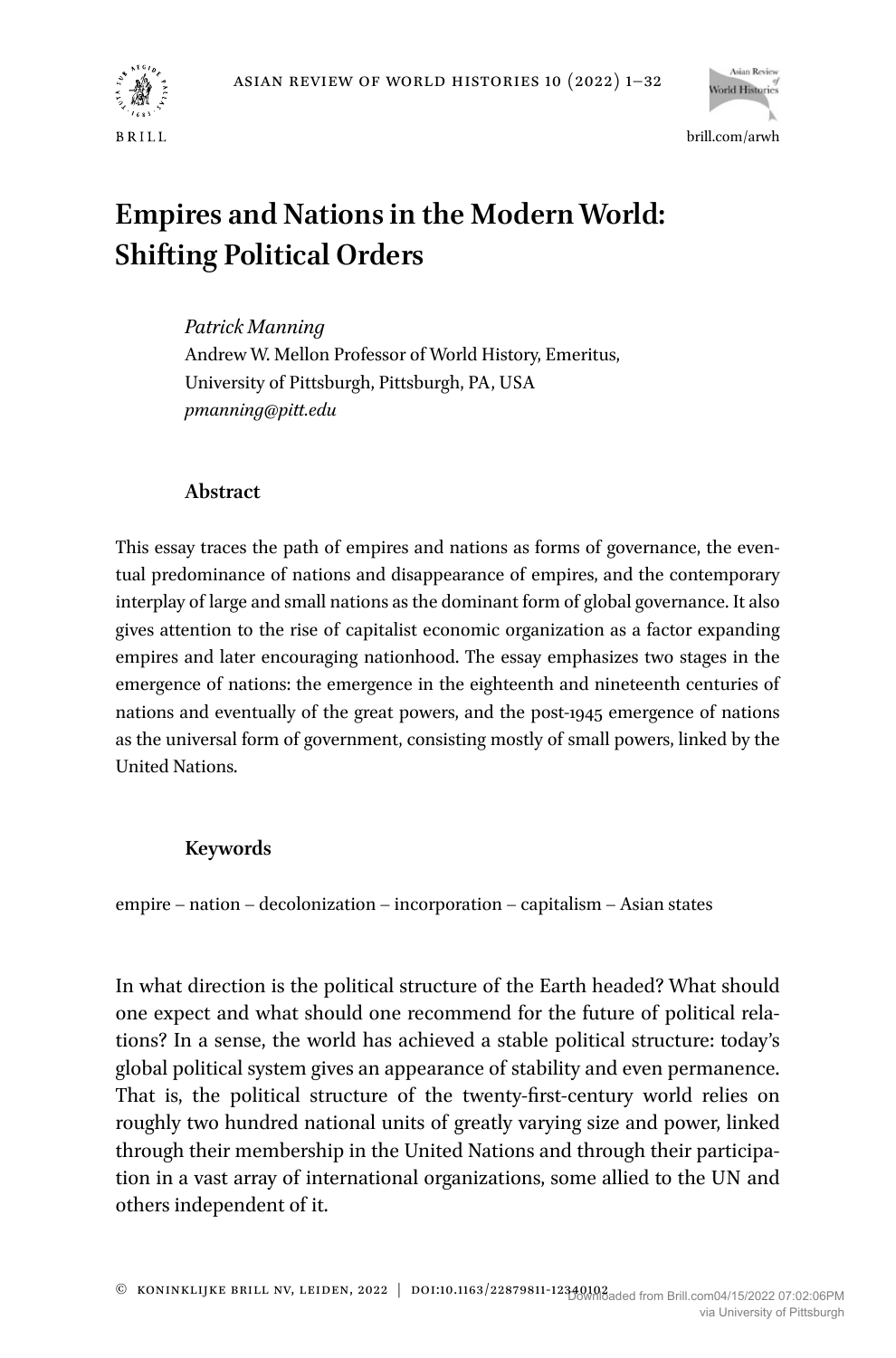Yet the politics of today operate in a vastly different fashion from the politics of a century ago, when World War I was coming to an end. Further, during the century preceding 1918, the changes in global political organization matched or even exceeded those of the twentieth century. Looking back upon this record, would we not be imprudent to assume that our present conditions represent a stable political equilibrium?

While the biggest questions about global politics are forward-looking, one has no choice but to address those questions by considering the past. This article, therefore, traces the ancestry of the contemporary political order. It explores the interplay of empires and nations, the main forms of large-scale governance, in the era since 1500. Before the emergence of nations, empires had already existed for more than two millennia; they fluctuated in size, reaching a peak in extent in the early twentieth century. Nations began to form after 1500, mostly out of monarchies but also from breakaway imperial provinces and ambitious ethnic confederations; by the year 2000, nations encompassed virtually the whole world.

I seek to present this review as a global story of political change. To tell a global political story requires that one acknowledge European initiatives and events from the seventeenth through the twentieth centuries, yet it also requires that one minimize Eurocentric bias. For this reason, I seek to add substantial attention to Asian polities and Asian political developments, especially after 1750. That is, while European creation and domination of maritime routes did open the Atlantic to travel and link it with the Indian Ocean and the Pacific, the effects of changing commercial and political relations were universal.

Previous authors have written with breadth and depth on the global political system. I seek to draw on their work, as well as encyclopedic resources for details of political change.1 The article is presented in six main sections. It begins with a highly compressed background on polities and governance worldwide, from 800 to 1500 CE. The second section, the most detailed, provides a narrative of the rise and fall of empires from 1500 to 1980. The third section narrates national polities and the accompanying national movements as their number

<sup>1</sup> Exemplified by the writings of Victor Lieberman (2003, 2009), Jeremy Black (2017), Ernest Gellner (1997), Benedict Anderson (2006), Jane Burbank and Frederick Cooper (2010), Heather Streets-Salter and Trevor Getz (2016), Hans Kohn (1961), Geoffrey Parker (2013), Janet Abu-Lughod (1989), and Robinson and Gallagher (1961). Encyclopedic articles, notably in *Wikipedia*, provide useful categorizations of polities. In addition, this essay is intended to be stage one of a two-stage project. The second stage will introduce the expansion of global migration and the emergence of diasporas as substantial structures in global society and politics.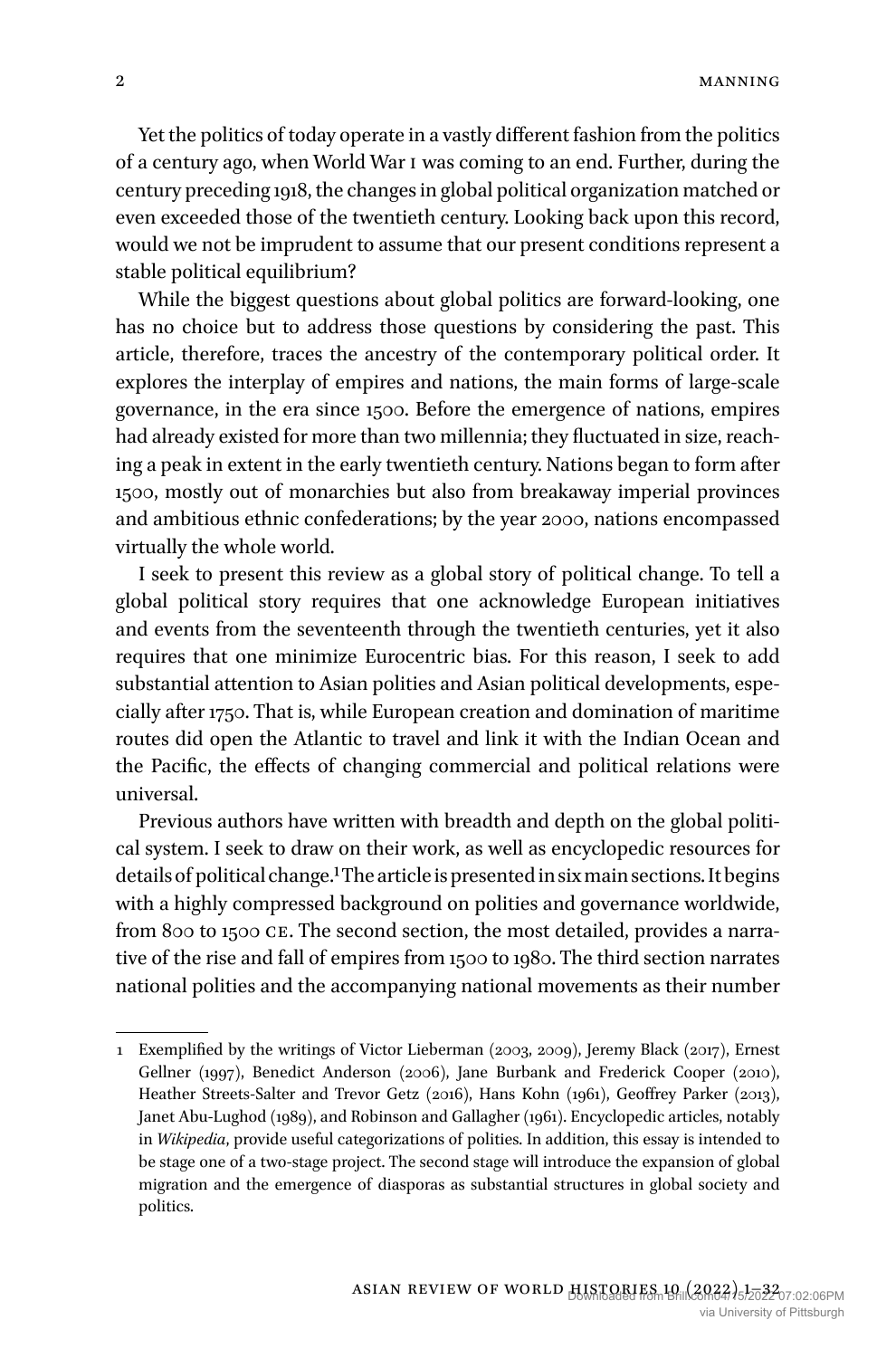accelerated in several periods from the sixteenth century to 1980. The fourth section summarizes the fates of the many colonies created by empires, with some colonies becoming nations, others becoming part of existing nations, and all feeling the powerful influence of the capitalist empires during both colonization and decolonization. In the fifth and concluding section, I analyze the character of global politics in the postimperial era: the global politics of sharply varying nation states, national interconnection through international organizations, and the often-perilous balance of great powers with each other and with smaller nations. I also include some reference to the growing influence of corporate enterprise in global politics.

#### **1 Polities and Political Change before 1500**

Here is a compressed review of political change and fluctuation in the seven centuries from 800 to 1500 CE: a cross-sectional survey of polities, political fluctuation, and political change. As such, it is intended to provide the groundwork for distinguishing which post-1500 political changes were in fact novelties – rather than recurrences of earlier developments. In the various sections, the details of polities and their changes are discussed most prominently for Eurasia, but also with attention to Africa, the Americas, and Oceania.

The polities of the era from 800 to 1500 were capped by a succession of empires ranging from small to enormous. Alongside the empires (and at times consumed by them) were monarchies of medium to small size, polities organized through religious leadership, and ethnic structures governing through clans, lineages, and age-groups. There were also numerous communities that lacked any permanent political structure but which were commonly able to assemble an organization in an emergency.

The social conditions of polities, large and small, were interrelated especially through a variety of social, technological, economic, and cultural institutions. Households and communities consisted, most numerously, of peasant farmers and artisans, many of whom also raised domestic animals. Polities interacted with herders, foragers, and those artisans who were included in the two groups, with migrants who drifted between communities and with dependents and subordinates held within them. Elite families gained wealth and power through their control of land, their influence in exchange and commerce, and their prominence in ritual and religion. Various members of society developed specializations such as ceramics, metallurgy, literacy, religion, commerce, and shipping – and the waging of war. Most influential were monarchs and the courtiers or landowners who surrounded them. In Eurasia and Africa, most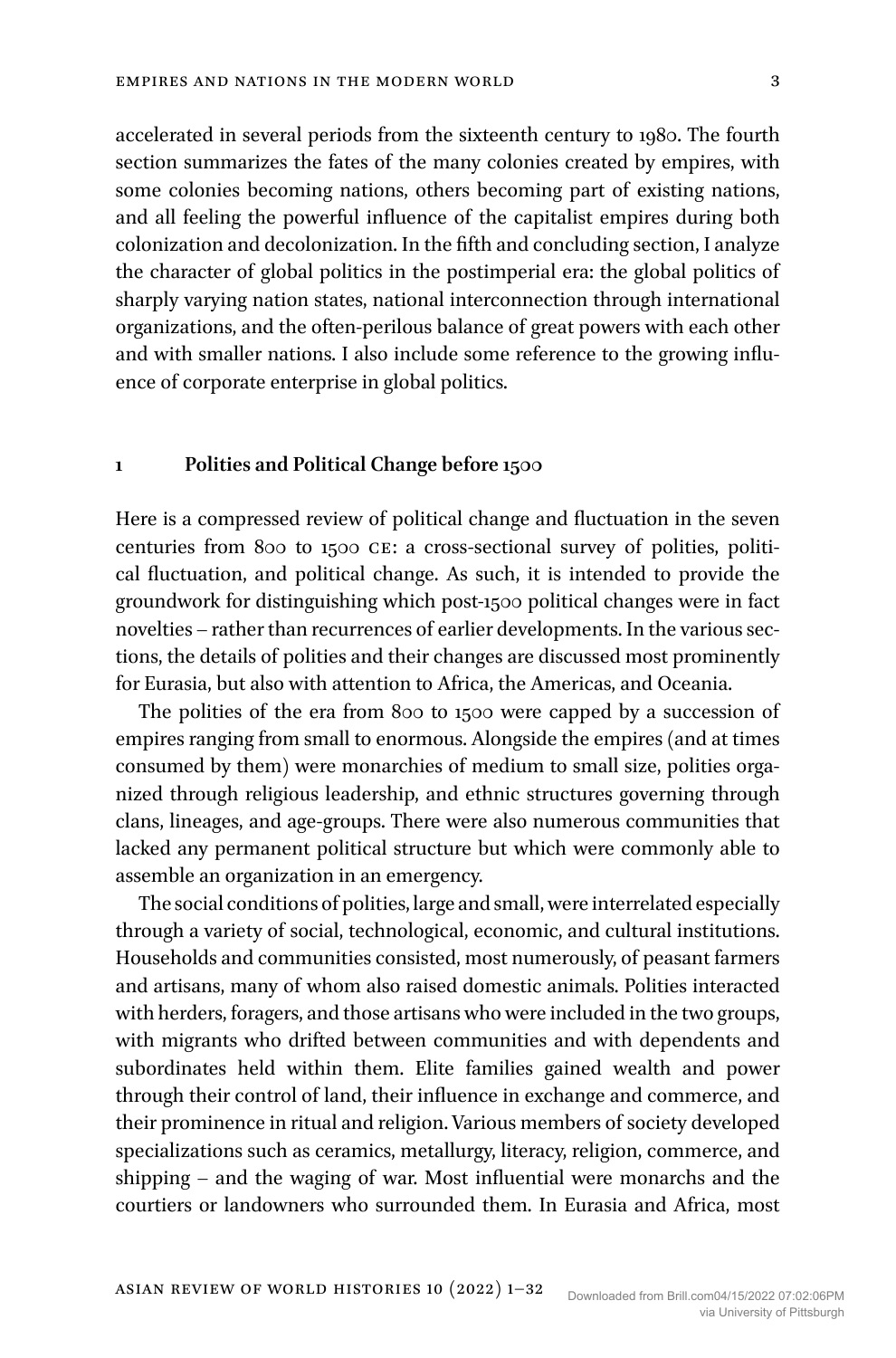4 MANNING

households relied on iron and copper tools; in the Americas, metallurgy was in copper. Literacy and the use of horses were present throughout Eurasia and in almost half of Africa.

Over time, polities grew in number and extent. For the largest and bestdocumented polities, this growth tended to proceed at a modest rate, though with substantial fluctuations. As empires expanded, they conquered and incorporated three general types of polity – preceding empires, monarchies (both local and regional), and polities with ethnic organization (including nomadic confederations). Both empires and monarchies were governed by courts that centralized military power and elite cultural production. In Eurasia, Victor Lieberman's long-term survey of polities distinguishes an "exposed zone" and a "protected zone." The exposed zone was that of Inner Asia, with grasslands from China and Manchuria in the east to the Black Sea in the west. These grasslands were open to movements by armies of nomadic origin, who established universal empires in the agricultural lands within reach of the grasslands, that is in China, India, Persia, and West Asia.2 The immense Mongol state and its successor states dominated the exposed zone from 1200 to 1550.<sup>3</sup> In contrast, the protected zone of Eurasia, isolated from the grasslands by waters and mountains, included Japan, Korea, Sri Lanka, Southeast Asia, plus Western Europe and northern Europe. This was the zone of commercial empires (Srivijaya, Chola, Ryukyu, Yemen, and the Vikings). In the protected zone, polities were smaller, with a modest cultural gap between rulers and ruled, and with a stronger sense of inclusion (Lieberman 2021: 7). Beyond Eurasia, major polities in Africa arose along the Mediterranean coast and in the densely populated grasslands south of the Sahara, the fertile highland areas of the continent's east, and the major river valleys of its south and southwest. These included local and regional monarchies throughout the continent and a succession of empires in northern and eastern regions.

## **1.1** *Expanding Commerce*

The quantity and variety of commercial exchange grew considerably between 800 and 1500  $CE - in$  Eurasia, Africa, and the Americas – but with substantial fluctuation. The conquests of the Vikings in Europe, Song in China, and

<sup>2</sup> The creation of stable, imperial administration within the grasslands began in the sixth century CE, as the GokTurk Khaganate maintained its structure for seventy years. For a millennium, empires of Eurasia were based alternately on the grasslands and on the adjoining agricultural regions (Lieberman 2003).

<sup>3</sup> The Mongols' era of dominance was from 1200 to 1350; successor states included the Timurids, Ming, Ottomans, Golden Horde, and Tatars to 1550 or thereafter. Inclusion of Russian and Safavid states extends steppe domination still further.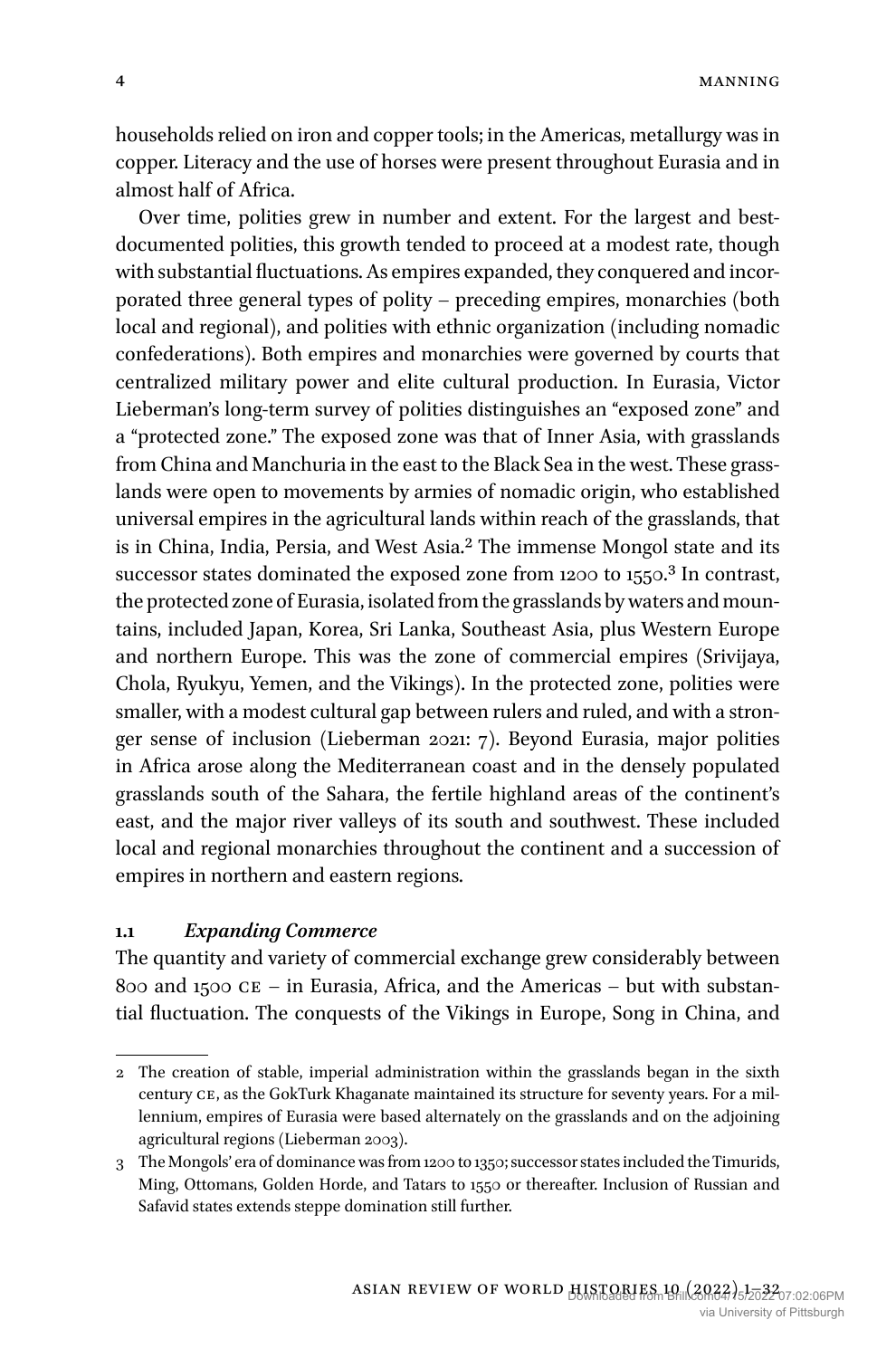Mongols in Eurasia show a pattern: military destruction of existing commerce, then commerce's expansion under the new regime. Maritime commerce grew with Mediterranean voyages to northern Europe and with voyages linking Arabia, India, Indonesia, and China (Grafe and Gelderblom 2010; Bajani 2020; Abu-Lughod 1989). Small changes in technology and social organization of commerce compounded, both in terrestrial and maritime trade, so that the social role of merchants became gradually more significant, even though they were less socially prominent than the kings and emperors of their day.

In Eurasia and the northern half of Africa, warfare relied especially on cavalry, with the individual horsemen preparing their mounts and joining for battle. Warming climate and expanding grassland facilitated cavalry forces from 800 to 1300. The construction of fortifications, especially walled cities, was a response to cavalry, one that required large-scale recruitment of labor. But other weapons and tactics played their part: the Mongols of the thirteenth century relied on their light cavalry, but they also needed iron foundries, siege engines, and naval fleets. From the late fourteenth century in Eurasia, gunpowder technology developed, enabling invention of artillery that could smash city walls, along with newly firearms-based infantry to accompany archery, spears, and swords. Especially as a result of artillery, the cost of large-scale warfare increased, and with it came further centralization of large states, reinforced by an ideology of the absolute and autocratic power of monarchs.

For much of the world, temperature and humidity rose from roughly 800 to 1300 CE, then declined from 1300 to 1800 CE, and rose rapidly after 1800 [\(www.ipcc.ch\)](http://www.ipcc.ch). The early period of rising temperature and humidity tended to support expansion of agriculture, population, and polities; but short-term fluctuations in climate could have opposite effects. This was the era of the Song empire in China and the Fatimid empire centered in Egypt. South of Egypt lay the Ethiopian Empire and to the west lay the Almoravids and their Almohad successors in the Maghreb; other African empires included Ghana and Mali, Zimbabwe, the Swahili states, and states of the lower Congo valley and the Nile highlands. Commercial networks linked regions of the African continent to each other and to the Mediterranean and the Indian Ocean (Ehret 2016).

From 1300 to 1500, the period of declining temperature and humidity, Eurasia experienced the collapse of numerous polities, accompanied by pandemic disease. (A similar pattern struck the Americas in the sixteenth century.) Commercial expansion conflicted with war and political expansion. In this era of imperial decline – for instance, after the decline of the Mongol Empire – monarchies and other forms of localized polities regained their independence. In the exposed zone and then beyond, bubonic plague devastated China, Central Asia, Europe, West Asia, and also India and parts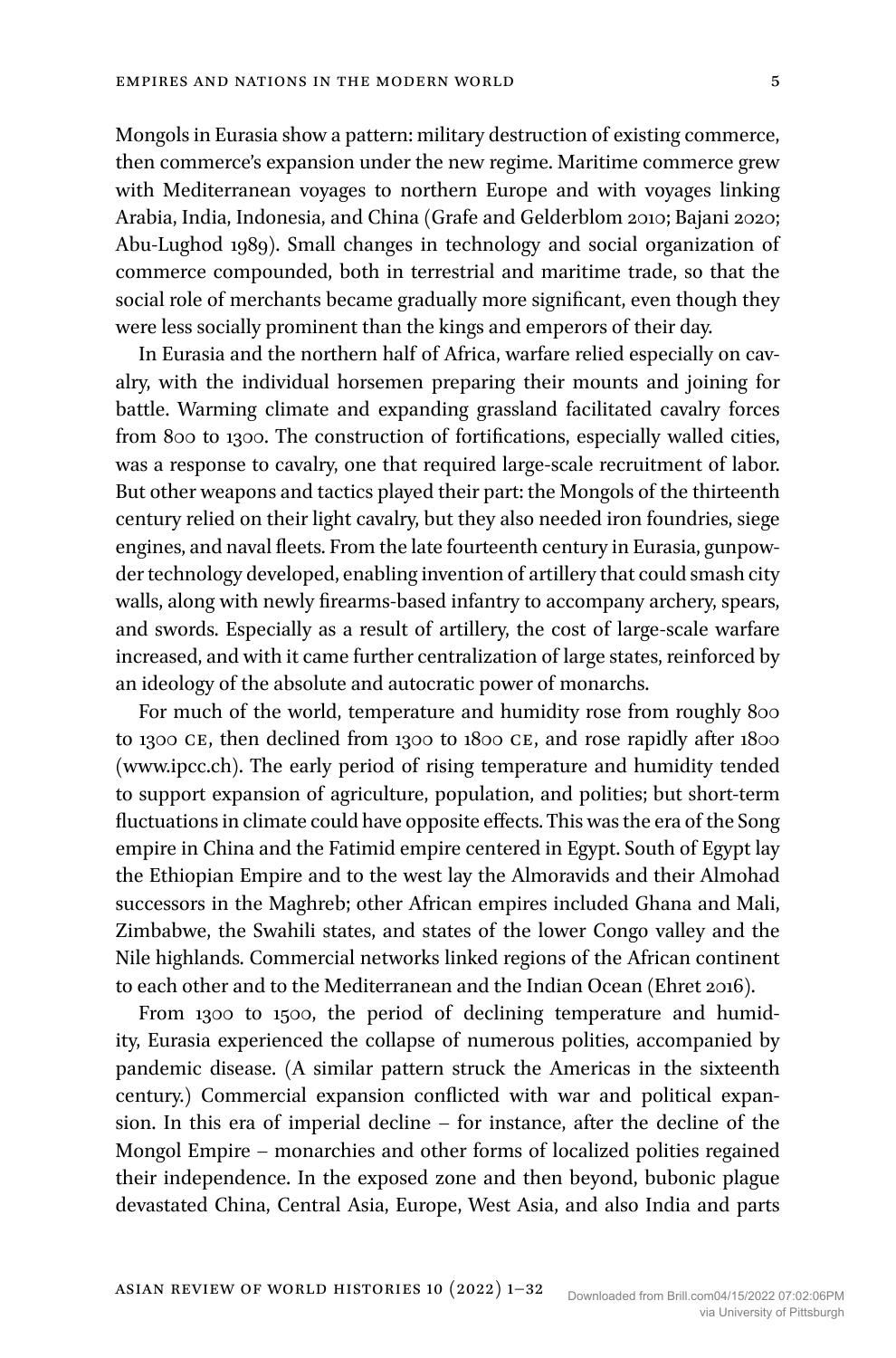of Africa. After the initial wave of plague, Eurasia's most potent political force was the empire of Timur; from 1370 to 1405, he destroyed Delhi, Baghdad, and the Golden Horde capital of Sarai. Timur further humiliated the Ottomans and Muscovy, then threatened the newly established Ming (Darwin 2007). In the west of the protected zone, the Holy Roman Empire nearly collapsed at the peak of the plague; in the east, Majapahit was the principal commercial state based on Java, from 1293 to 1527, while Vijayanagar led a Hindu renaissance in south India. Muslim merchants traded among Yemen, Oman, and Calicut; Islam expanded into the eastern Indian Ocean ca. 1500, at much the same time as Portuguese merchants arrived (Lieberman 2009).

The year 1500 is commonly taken as a moment of transition in world history, especially because of the voyages of Columbus and da Gama. It is important, however, not to exaggerate the significance of that moment. First, as has been shown here, for virtually no region of the world did the year 1500 reflect a sudden beginning of states and politics. The period from 800 to 1500 CE saw the continuation, fluctuation, and expansion of long-established, steadily transforming, and often contradictory patterns in polities and commerce. Second, the interactions of politics and commerce were divided into a period of climatic warming and demographic expansion before 1300 and a period of cooling, demographic decline, and political troubles from 1300 to 1500. Third – and of importance here – while absolutist states were remarkably prominent in the early modern world, such absolutism did not suddenly appear in sixteenthcentury Europe. Instead, absolutism arose throughout Eurasia as the result of a longer and more global process of change in polities, commerce, and the technology of warfare.

#### **2 Waves of Empires, 1500–1980**

Empires existing in 1500 included the Ottoman Empire (founded 1300), the Ming Empire (founded 1368), the Holy Roman Empire (founded 962), Songhai (founded 1465), Ethiopia (founded 1300), and the Aztec (1428) and Inca (1438) empires. After 1500, a major expansion of empires took place. The already large Ottoman Empire (1512) grew larger, Muscovy expanded substantially (1505), the Safavid state was formed out of a Persian social movement that linked Sufis and shi'a (1501), and the Mughal Empire was founded in North India (1526). In addition, two overseas empires were created by Portugal (1500) and Spain (1520). As of the late sixteenth century, this full set of empires had grown to control perhaps one-fifth of the surface of the Earth: the Ottoman Empire,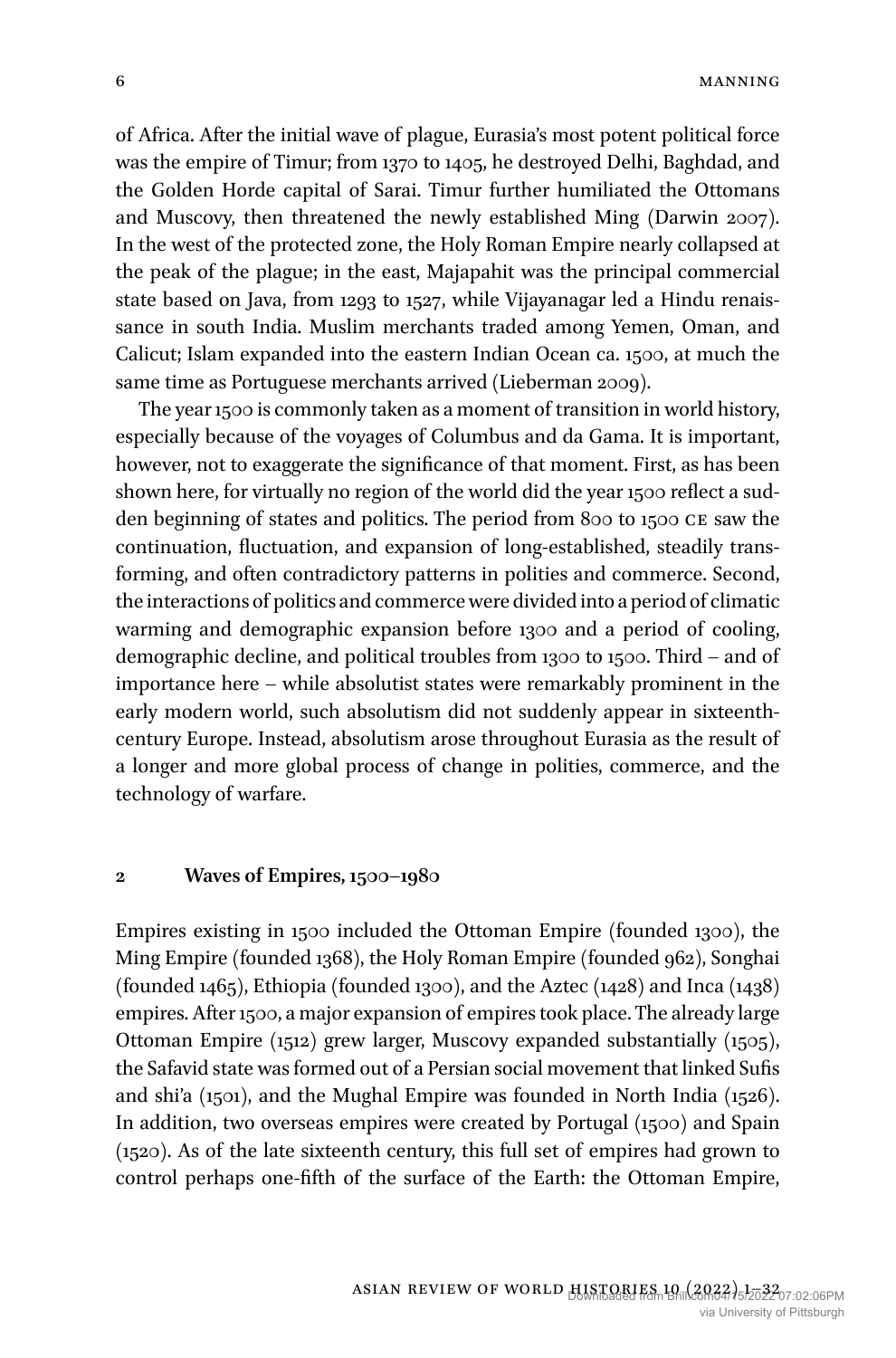Ming China, Mughal India, Solomonid Ethiopia, Safavid Persia, Tsarist Russia, Spain's empire (in Europe, the Americas, and the Pacific), and Portugal's (Brazil plus small colonies in Africa and Asia).

In the early seventeenth century, Dutch, English, French, and Danish merchants and warriors expanded by sea. In imitation of the Spanish and Portuguese, they opened settlements in the Americas and trading posts in Africa and the Indian Ocean. The Dutch seized Portuguese colonies and tried unsuccessfully to force Ming China to expel Portuguese merchants and allow Dutch trade (Streets-Salter and Getz 2016: 111–95). In mid-century, the Dutch and English fought three wars for European commercial supremacy.4 By the end of the century, expanding Russian and Qing regimes (the latter ruled China from 1644) agreed in 1689 to a border drawn north of Mongolia and of the Amur Valley watershed. In an important innovation of that same year, William of Orange, the *stadthouder* or monarch of the Netherlands, and his wife, Mary of England, became joint monarchs of England. The resulting Dutch–English alliance of states and merchant interests – with common pro-merchant policies in each of the national states and their empires – laid the groundwork for a collaboration that would include other nations and their mercantile elites in expanding industrial production, worldwide commerce, and military power (Scott 2018: 225–35; Brandon 2015: 256; Manning 2020: 182–83).

## **2.1** *Empires, 1700–1850*

In the eighteenth century, empires declined almost as much as they expanded. The Qing state was the exception: it incorporated Tibet and Xinjiang in the 1750s, becoming the world's largest empire in area and definitely in population. The other autocratic empires expanded little or declined. The Safavid state fell in the 1720s but was replaced by the warlord Nader Shah; the Mughal state diminished and was largely replaced by the Maratha state of western India (Bayly 2004: 91; Gordon 1993). The Russian Empire did not expand until late in the century, when it seized much of Poland and Ukraine. The overseas colonies of Western European states remained small and huddled along coastlines, even in the Americas. By the end of the century, Britain had small territories in North America, the Caribbean, the Indian Ocean, and Australia**;** the Netherlands held Asian islands and small colonies in Africa and the Caribbean; and France held small lands in the Atlantic and Indian Ocean. The overseas empires of Spain and Portugal changed little in extent. But

<sup>4</sup> Anglo–Dutch wars took place in 1652–54, 1665–67, and 1672–74; the English seized New Netherland in 1664.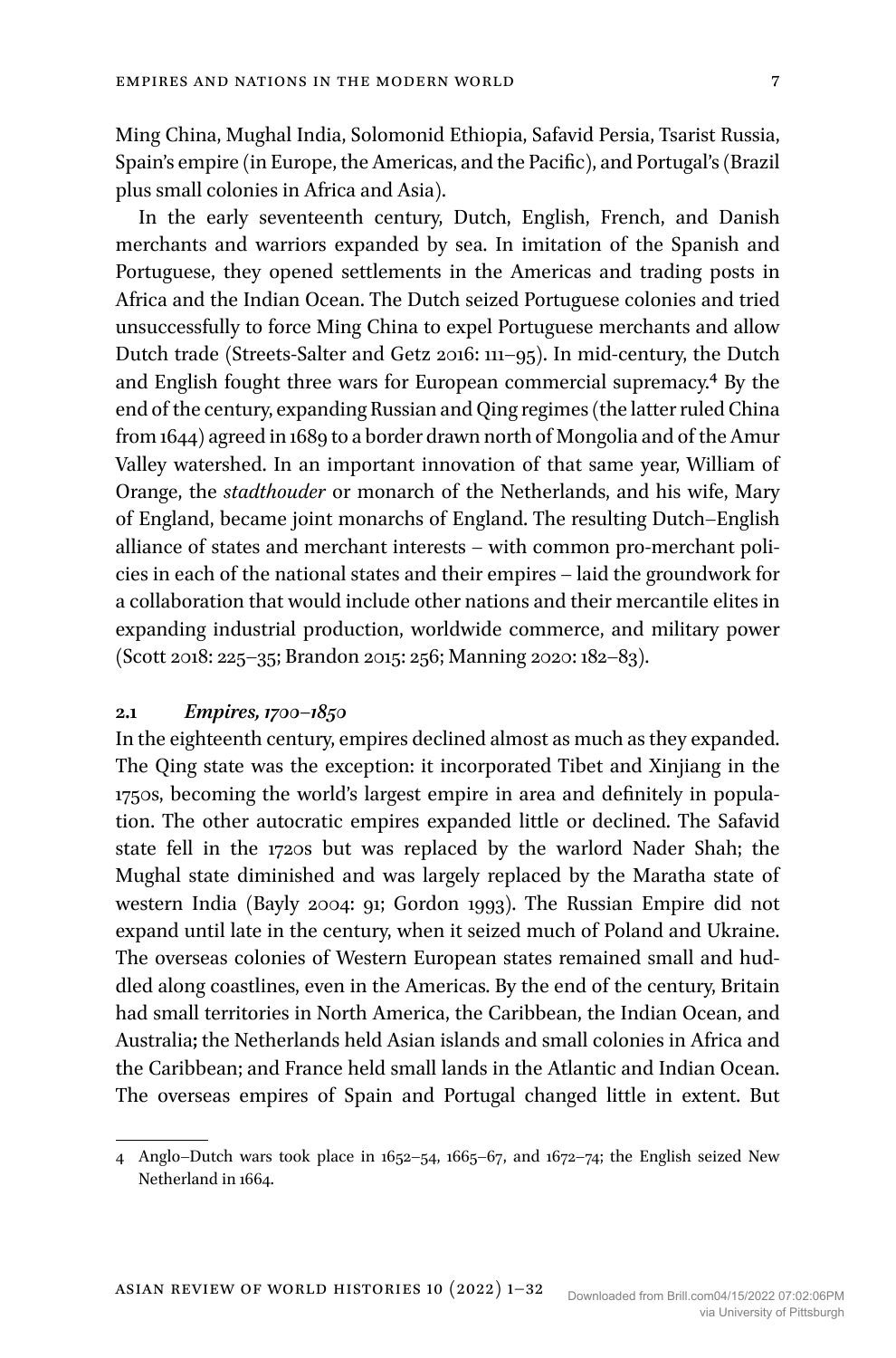important transformations had taken place among the European empires. The regimes of Britain and Netherland continued their two-dimensional collaboration, linking merchant elites with the state and linking the commercial policies of the states. Elsewhere, the dynastic empires of Europe and Asia sought to monopolize rather than share power.

At mid-century the Seven Years' War (1756–63) pitted France against Britain in a general struggle of the European powers, one that involved the two nations' overseas empires and then that of Spain as well.5 France was wealthy and populous but ruled by a dynastic autocracy. Britain, with a state benefiting from wider social alliances, was able to raise taxes that financed a superior navy (Kennedy 1987). Britain emerged supreme in war and then led in forming the early stages of a capitalist system – with intensive production, capitalized commerce, efficient financing, and a strong military.6 While English factory production of cotton textiles has received the most attention, England's full capitalist process included silk textiles in Bengal and sugar in Jamaica, allied with Netherlands industry and banking as these grew with production and trade in Java. In the same era, intensive slave production of sugar expanded in Spanish Cuba and French Saint-Domingue, exceeding that of British Jamaica.7 The United States, recognized as independent in 1783, adopted a threepronged pro-capitalist policy, with industrial production and overseas trade in the Northeast, slave production of cotton in the South, and imperial expansion to the West (North 1966). In sum, these were the elements of the fledgling system of a global capitalist economy in the late eighteenth century: links of merchants and states, factory production, labor recruitment, national polities, empire, colonial exploitation, and long-distance trade.<sup>8</sup>

Once the powerful French monarchy collapsed from within, beginning in 1789, Europe entered a quarter century of revolutionary turmoil and war. Wars and regime changes convulsed the continent; global naval war was conducted between Britain and France (Bayly 2004: 96–99). In the most grueling and deadly of all the wars, slaves rose in 1791 to destroy slavery and defend their freedom, creating what became the independent nation of Haiti in 1804

<sup>5</sup> The competing camps were Britain and Prussia against France, the Habsburg state, and Russia, with the larger alliance eventually including Spain.

<sup>6</sup> For a review of recent analysis of the British industrial revolution, see Wrigley 2018.

<sup>7</sup> Otherwise, absolutist France, Spain, and Portugal sought modest reforms. That is, neither the Spanish nor French monarchies had policies of allying with merchants, although the merchants and planters of Cuba and St.-Domingue gained exceptional power and wealth in the late eighteenth century (Bayly 2004: 92–95; Kennedy 1987).

<sup>8</sup> On Australia as a British penal colony, see Hughes 1986. On smaller empires of the eighteenth century, see Hämäläinen 2008; and Law 1991.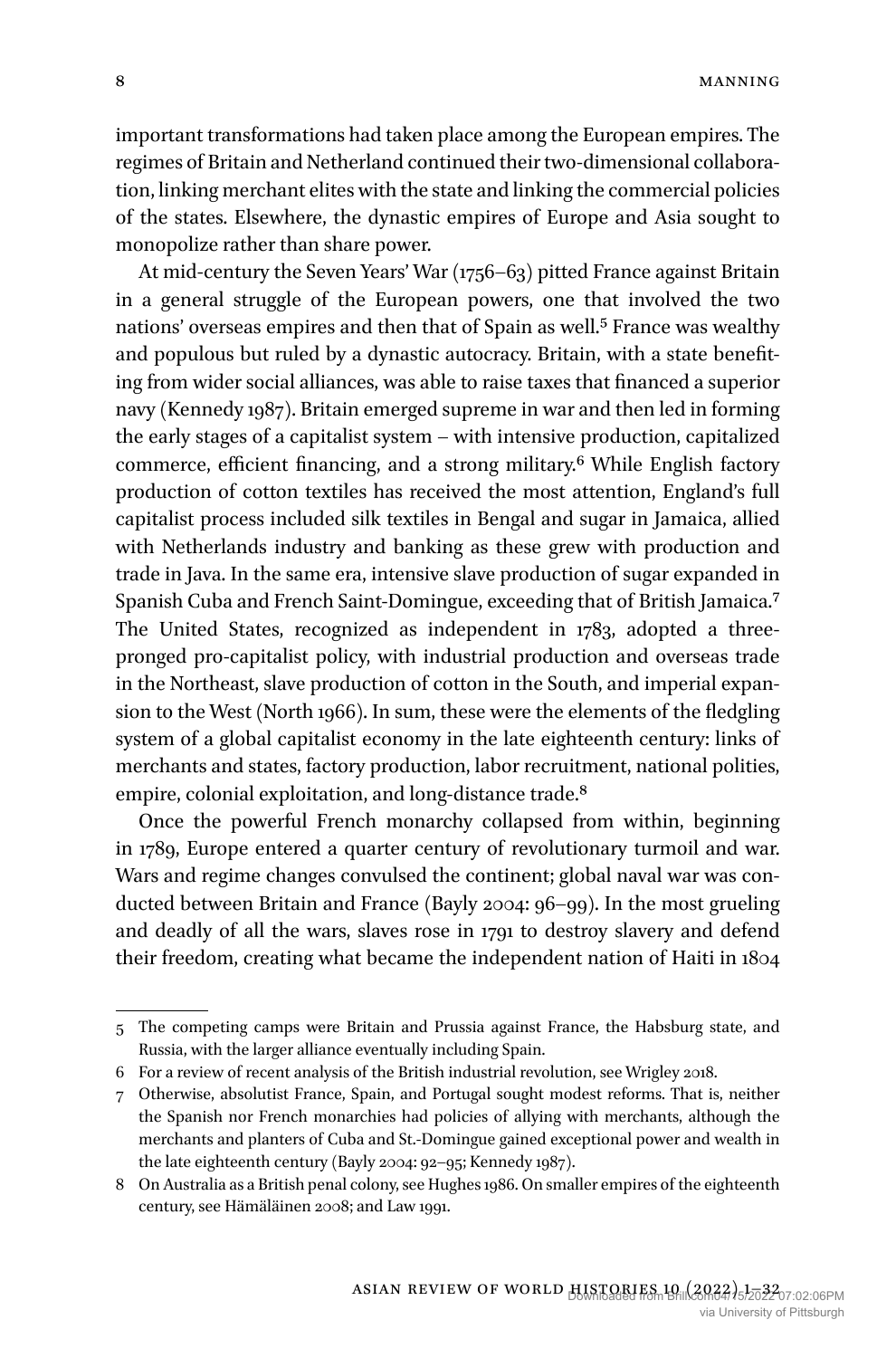(Geggus 2001). The French Republic abolished slavery overseas for a time, yet maintained an empire within Europe. Napoleon, the brilliant general, dictator, and then monarch of the French, ruled through absolutism but also through reliance on social movements (Hopkins 2018: 70–72). The United States, a neutral power in commerce during most of the long naval war, prospered greatly in industrial production and in slave production of cotton. Once again, France failed to establish its dominance of Europe and the oceans; the British seized French, Dutch, Spanish, and other colonial territories in the Caribbean, Africa, and Asia (Bayly 2004: 125–32).

Despite the global warfare, the world of 1800 was not yet under European dominance. Britain had lost the United States, the English East India Company made only marginal gains in its Second Maratha War, and the French, Spanish, and Portuguese were losing all but tiny pieces of their empires. Instead, the new empires of the dawning nineteenth century were based on Asian and African polities. The Qajar state, founded in 1795, expanded Persian rule to the north and east, while the Qing Empire maintained its maximal territorial extent until the 1850s. Beginning in 1805, Muhammad Ali Pasha built an empire in Egypt that conquered Sudan and Arabia and nearly took Istanbul before a decisive British intervention in 1842 reduced his holdings to Egypt alone. The Sokoto Caliphate, formed in 1804 in the north of Nigeria, governed millions for a century; Kamehameha conquered all of the Hawaiian Islands by 1795; the Imerina state ruled most of Madagascar from 1820 to 1897; the Zulu state was predominant in southern Africa from 1816 to 1879; and the Ethiopian Empire reached its peak in the 1890s.

After the defeat of Napoleon, pro-capitalist states and capitalist empires expanded, without yet equaling the dynastic empires in size or influence. The biggest imperial expansion, from 1800 to 1850, was the acquisition by the United States of the remaining three-fourths of North America's lands south of the 49th parallel and north of Mexico.<sup>9</sup> In the Old World, pro-capitalist Britain and the absolutist Habsburg Empire presided over the Concert of Europe, a tense negotiation of that continent's post-1814 political arrangements (Jarrett 2013). Most interpretations of the Concert of Europe emphasize the conservative nature of its political choices; an interpretation focusing on institutions of capitalism suggests instead that the expansion of constitutional monarchies

<sup>9</sup> The United States gained title to all lands from the Appalachian Mountains to the Mississippi River (north of Florida) in 1783. After 1800, the United States gained title to the Louisiana Territory in 1803, Florida in 1819, Texas in 1846, much of the Oregon Country in 1846, and the Mexican cession (the land from Texas to California) in 1848. Occupation and control of these lands came later.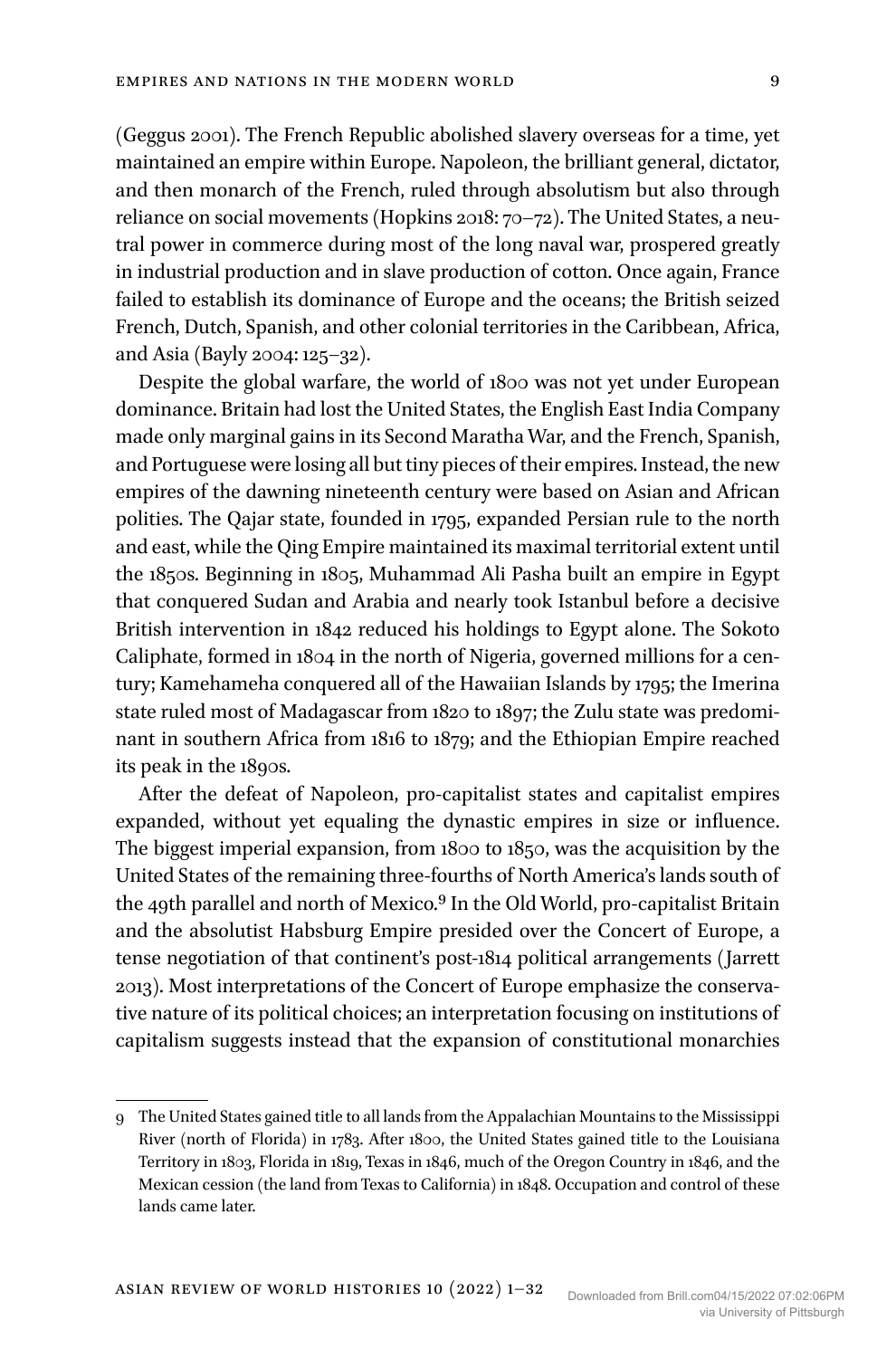marked a step along the path that Britain was following (Bayly 2004: 139–41; Manning 2020: 204–211). Postwar France became a constitutional monarchy with wider social alliances and a pro-capitalist policy, seeking to expand its overseas empire; France launched a conquest of Algeria in 1830, though it took twenty years to complete.10 The Netherlands underwent complex wartime political changes, lost colonies to the British, and then emerged from the wars as a constitutional monarchy.11 The English East India Company finally vanquished the Maratha in 1818, then rapidly subdued the rest of India. Britain obtained control of Malaya by occupation and by treaty with the Dutch; this treaty enabled the Dutch to reconquer Java and then expand their East Indies empire to other islands. Singapore became a base for British shipping, exchanging Indian opium in China to support the purchase of tea (Streets-Salter and Gertz 2016: 260–61). Brazil declared independence from Portugal in 1822, becoming an empire with a constitutional monarchy and building capitalism through slavery (Adelman 2006: 344–93). Spain's American colonies, after fifteen years of warfare, gained independence in decisive battles of 1823, yet faced decades of struggle in setting their national policies (Adelman 2006: 258–307).

Slavery played a contradictory role in the early nineteenth century. It was central to the economies of the United States, Brazil, the Caribbean except Haiti, and the Dutch East Indies. Britain abolished overseas slave trade in 1807 but did not emancipate slaves until 1838. The East India Company abolished the legal status of slavery in 1843 – meaning that it did not emancipate slaves but did decline to recapture runaways. Overseas slave trade came to a virtual halt in the Atlantic in 1850 but continued in the Indian Ocean and in Africa.

The biggest turning point in early nineteenth-century imperial expansion was the Opium War of 1839–42, in which Britain rejected China's attempt to halt the import of opium, labeling it an obstruction of free trade. British forces seized Chinese cities and the island of Hong Kong, and compelled Chinese recognition of free trade and treaty ports, including import of opium. This forceful imposition of open trade on the world's largest state, on capitalist terms, set the pattern. Britain followed up with the 1846 abolition of the Corn Laws,

<sup>10</sup> Belgium gained independence from the Netherlands in 1830 and formed a constitutional monarchy in 1831; Greece gained independence from the Ottoman Empire in 1830, then gained a monarch in 1833 and a constitution in 1843.

<sup>11</sup> The Batavian Republic (1795–1806) nationalized the Dutch East India Company, taking over its financial and territorial resources. From 1806 to 1810 the Netherlands and the East Indies were ruled by the French, with a massive forced-labor program to build a road across Java. Then in 1811, Britain seized Batavia and all of Java. At the end of the war, the Kingdom of the Netherlands, under the *stadthouder*, was recognized by the powers (Streets-Salter and Getz 2016: 260–61).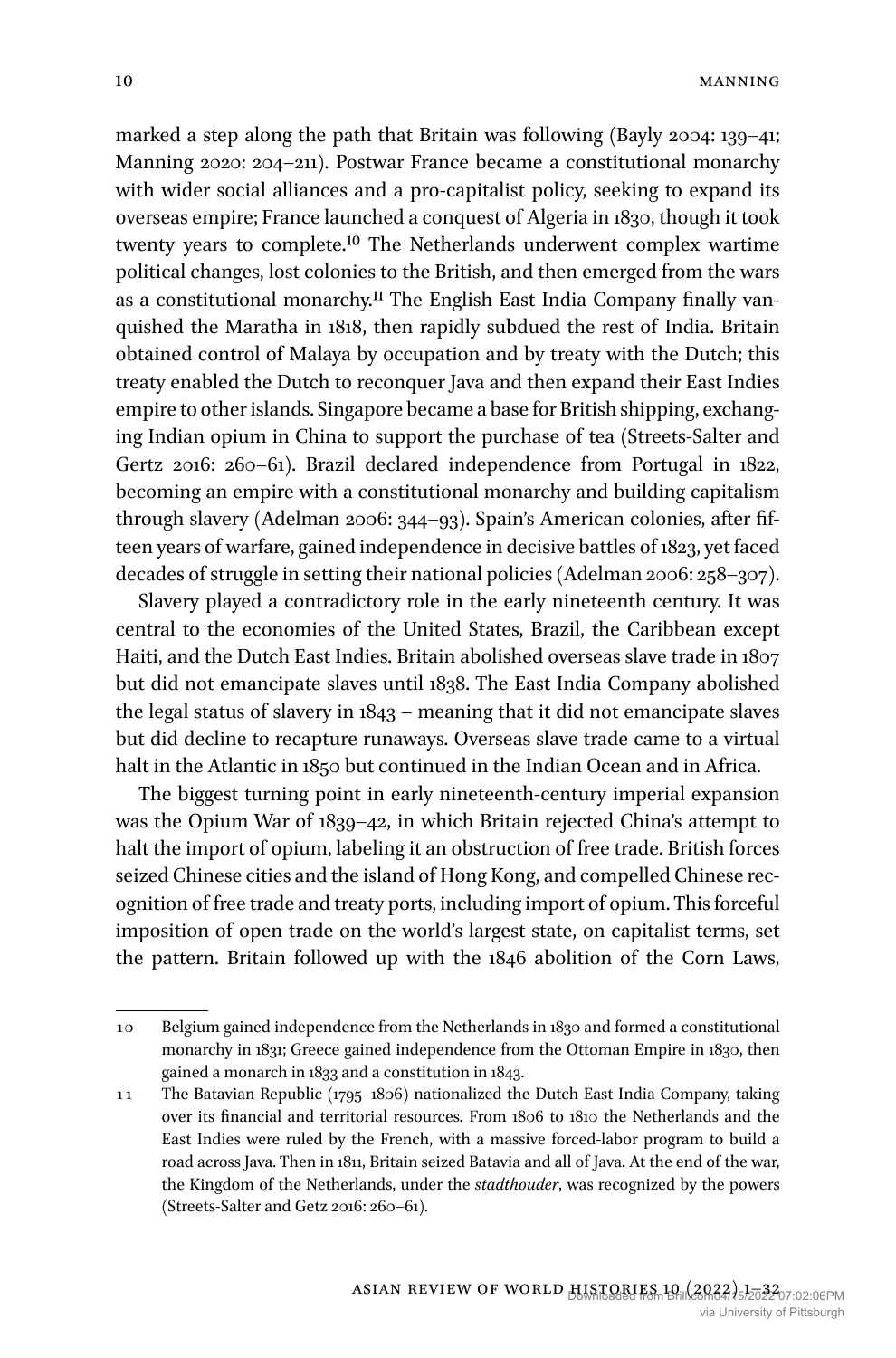which had restricted grain imports for the benefit of landowners. British food prices declined, so this application of free trade helped win popular support for imperialism (Bayly 2004: 136–38).<sup>12</sup>

## **2.2** *Empires, 1850–1920*

From 1850 to 1920, the expansion of capitalist-governed empires rose to a flood tide.13 An imperialist ideology now became a set of priorities linking the supporters of empire. This ideology emphasized the cultural superiority of European civilization, a hierarchy of racial categories, free trade as a justification for military intervention, and the battle against slavery (which also provided an excuse for intervention). Racial hierarchy was imposed worldwide within the expanding territories of the capitalist empires, reaching a peak in the early twentieth century. In Latin America, less directly under imperial rule than other continents, racial hierarchy took the form of campaigns of "whitening" for populations of color.14 The global slave population reached its peak in the 1850s and 1860s, then declined. In the Americas, formal emancipation took place gradually, with the first such emancipations dating from the late eighteenth century and the last from 1888 (when Brazil officially freed all enslaved people in the country). Meanwhile, the imperial powers at once opposed and tolerated slavery.

Through much of Asia and Africa, including the areas under British, French, and Dutch rule, many people lived in slavery even after 1900. Though reforms of slavery were periodically announced, there was rarely a formal emancipation. Corporations began to loom large as institutions, especially after 1850; they rapidly took on importance in the capitalist economic order and became influential with imperial states, for instance in railroad construction.15

By 1850, Denmark and Prussia had shifted to constitutional monarchy and pro-capitalist policies. National unification and constitutional monarchies led to new regimes in Italy (1860), Japan (1868), and Germany (1871), after which

<sup>12</sup> The United States, after annexing California and its Pacific ports in 1850, sent naval expeditions to Japan in 1853 and 1854, demanding access to trade. Japan agreed to open two treaty ports in 1854 and four more in 1858, with the arrangements modeled on the Opium War settlement in China.

<sup>13</sup> For maps emphasizing the limited size of European empires until their post-1850 expansion, see Manning 2020: Maps 7.2–9.2.

<sup>14</sup> The literature on racism in modern history is huge; for a concise overview, see Fredrickson 2002.

<sup>15</sup> British acts of 1844, 1855, and 1856 created corporations; US states gradually adopted laws creating corporations, beginning with New York in 1811.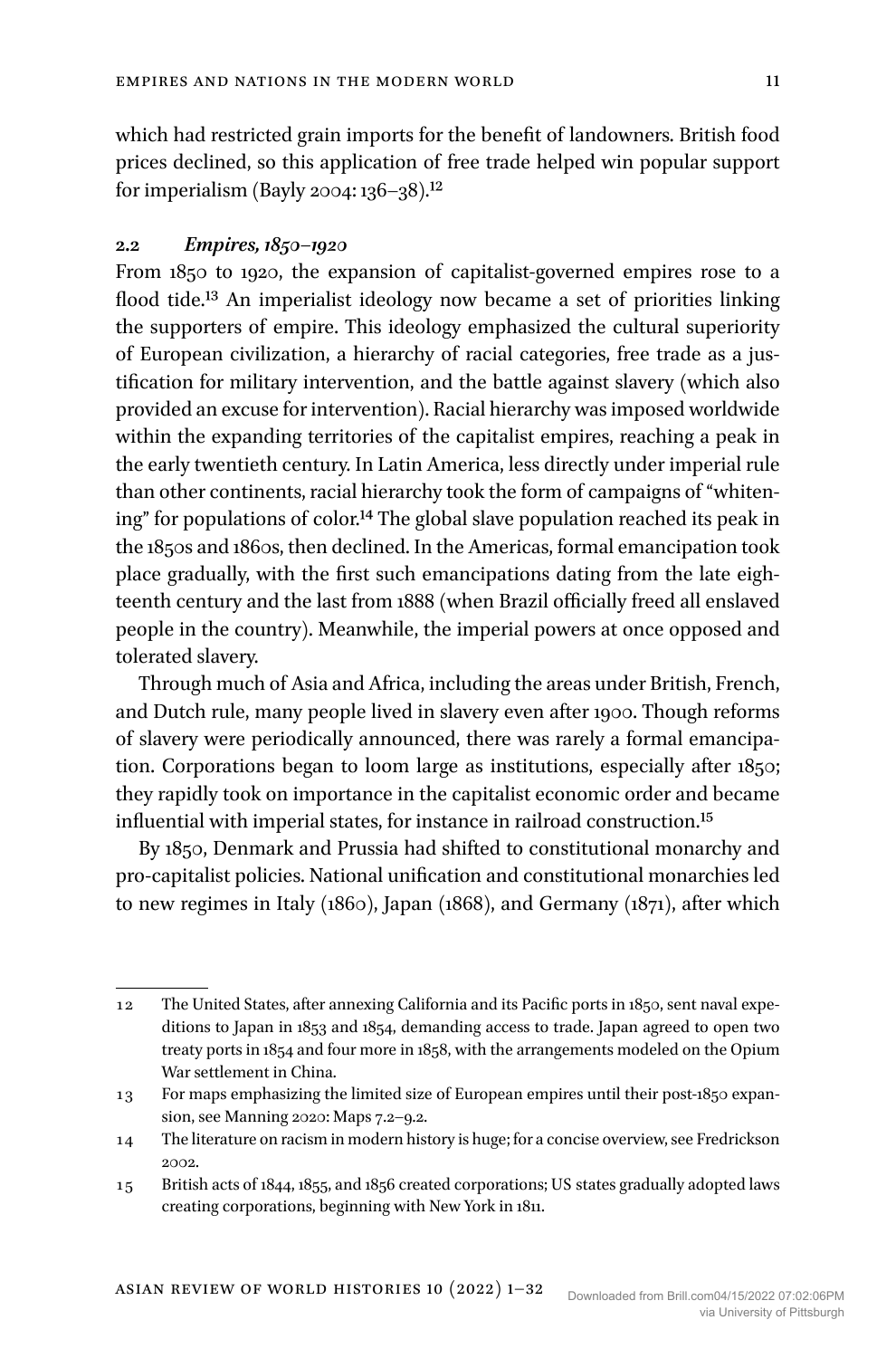each nation sought to expand its empire.16 Longer-established empires sought to adjust to the expansion of capitalism, yet without broadening their autocratic government. Qing China, the Ottomans, Russia, and even Qajar Persia and Ethiopia were similar in this regard. Russia was the most curious empire, part autocratic and part capitalist: it took no steps toward constitutional monarchy until 1905 but built its armaments industry.17

The Second Opium War (Arrow War) of 1856–60 confirmed the system of expanding capitalist access and control of the economies of every world region. The first war had been an assault by Britain alone, but this time France joined in and eventually military support followed from the United States and diplomatic support from Russia (Bayly 2004: 138). The sharing of capitalist initiative was then demonstrated further, as the war settlement included the opening of treaty ports at Tianjin to Britain, France, the United States, Russia, Germany, Austria-Hungary, Italy, Portugal, and Belgium.

From the 1850s, Britain extended control over the states of the Persian Gulf, South Arabia, and Yemen, justifying their domination by the fight against slavery. France conducted a series of wars in Southeast Asia beginning in 1862, gaining control of what became French Indochina by 1893. The Dutch steadily conquered the outer islands of the East Indies, including a brutal seizure of Bali. Japan colonized Hokkaido in 1869, the Ryukyus in the 1870s, Taiwan in 1895, and Korea in 1910 (Morris-Suzuki 1998). In North America, Canada gained nationhood in 1867 as a dominion within the British Empire, initially consisting of four provinces hugging the St. Lawrence Valley and estuary.18 In 1870, Britain transferred all the rest of North America to Canada as colonies: out of these territories, portions were later incorporated into existing and new provinces.19 The United States purchased Alaska from Russia in 1867, seized Hawaii in 1893, and in 1898 defeated Spain to seize the Philippines, Guam, Puerto Rico, and (briefly) Cuba. Meanwhile, the western territories of the United States were gradually incorporated into the nation as states. The indigenous peoples of

<sup>16</sup> Prussia led in creation of the larger German Empire but retained its identity within the empire; the king of Prussia was also the emperor of Germany from 1871 to 1918.

<sup>17</sup> Russia conquered Black Sea lands from the Ottomans and seized lands in the Caucasus (Georgia, Dagestan, Azerbaijan, Armenia) from the Qajar state. Russia completed the Trans-Siberian Railway in 1904, after fourteen years of construction.

<sup>18</sup> The provinces were portions of today's Ontario and Quebec, plus Nova Scotia and New Brunswick.

<sup>19</sup> Additional provinces, in order, were Manitoba, British Columbia, Prince Edward Island, Yukon, Alberta, Saskatchewan, and (in 1949) Newfoundland and Labrador. Northwest Territories and Nunavut remain colonies.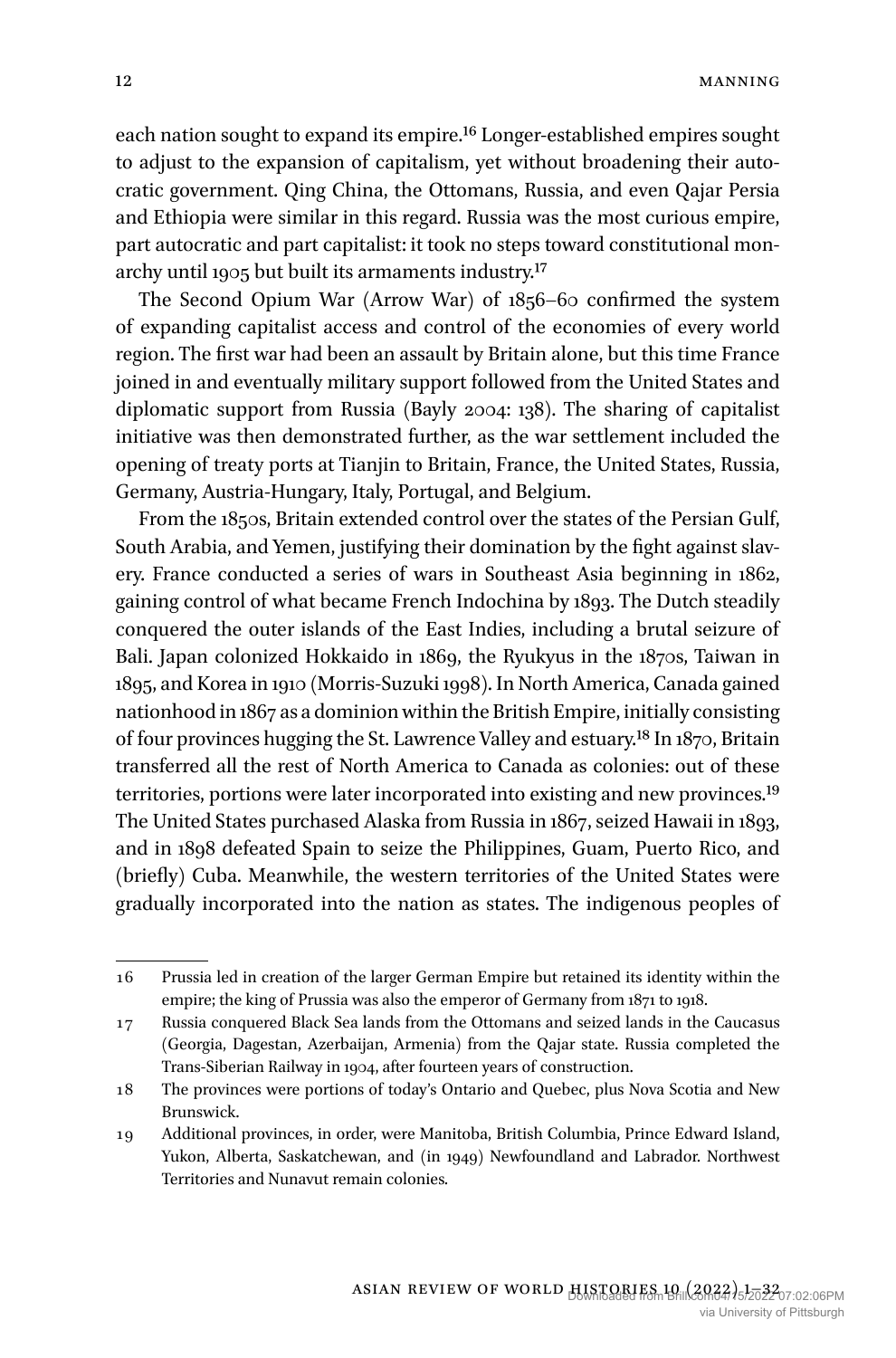Canada and the United States, however, were not granted national citizenship until much later. Several Latin American nations followed similar imperial policies: Mexico, Argentina, Chile, and Colombia identified "territories" as colonies, only gradually incorporating most of them into the nation.

Further, the Russian Empire advanced its frontiers throughout the nineteenth century. In every decade it seized territories: from Persia in the Caucasus, from independent khanates and Afghanistan in Central Asia, and from China in the Pacific region. A Danish firm built the trans-Siberian telegraph, reaching Vladivostok in 1871 and continuing on to Japan. The Trans-Siberian railroad and telegraph line, constructed from 1890 to 1904, followed the 1860 border. Then, after Russia attempted to seize Port Arthur and all of Manchuria in 1898, it met defeat by Japan on land and sea in 1904 and 1905. That was the end of Russian expansion and, soon, of the Russian Empire.20

One more momentous change was the rise of revolution in south China in 1911 and Mongolia's seizure of independence in the north. Rapidly the Qing Empire collapsed in 1912, to be replaced by the Republic of China under the leadership of Sun Yat-sen.<sup>21</sup> China, however, faced thirty-five years of disorder before a firm regime gained power.

In retrospect, one can see that empires reached a peak as of 1914 but immediately became caught in a downward spiral. World War I was a struggle among imperial states. In the war settlement, the Austrian empire was balkanized, yielding independent nations; the German Empire was abolished, yielding a truncated Weimar Republic. The Ottoman and German colonies were divided up among the British, French, Japanese, and the British dominions. The Russian empire, overthrown by a social movement, gave way to a new – and perhaps imperial – type of state, the Union of Soviet Socialist Republics (USSR). The last of the Ottoman Empire was overthrown by a Turkish national movement in 1922 after three years of war with Greece. The League of Nations formed in 1919, but did not include Germany, Austria, the Ottomans, the United States, or Soviet Russia, though most of these did join later, at least for a time.

<sup>20</sup> Russian interests had not ended. At the Yalta Conference near the end of World War II, the Soviet Union gained Allied agreement to its control of Manchuria and Port Arthur; the Soviets occupied Manchuria from August 1945 to May 1946, then deferred to the Communist Chinese.

<sup>21</sup> Zhuoyun Xu gives a useful account of the revolution in the context of an overview of Chinese history (Xu 2012).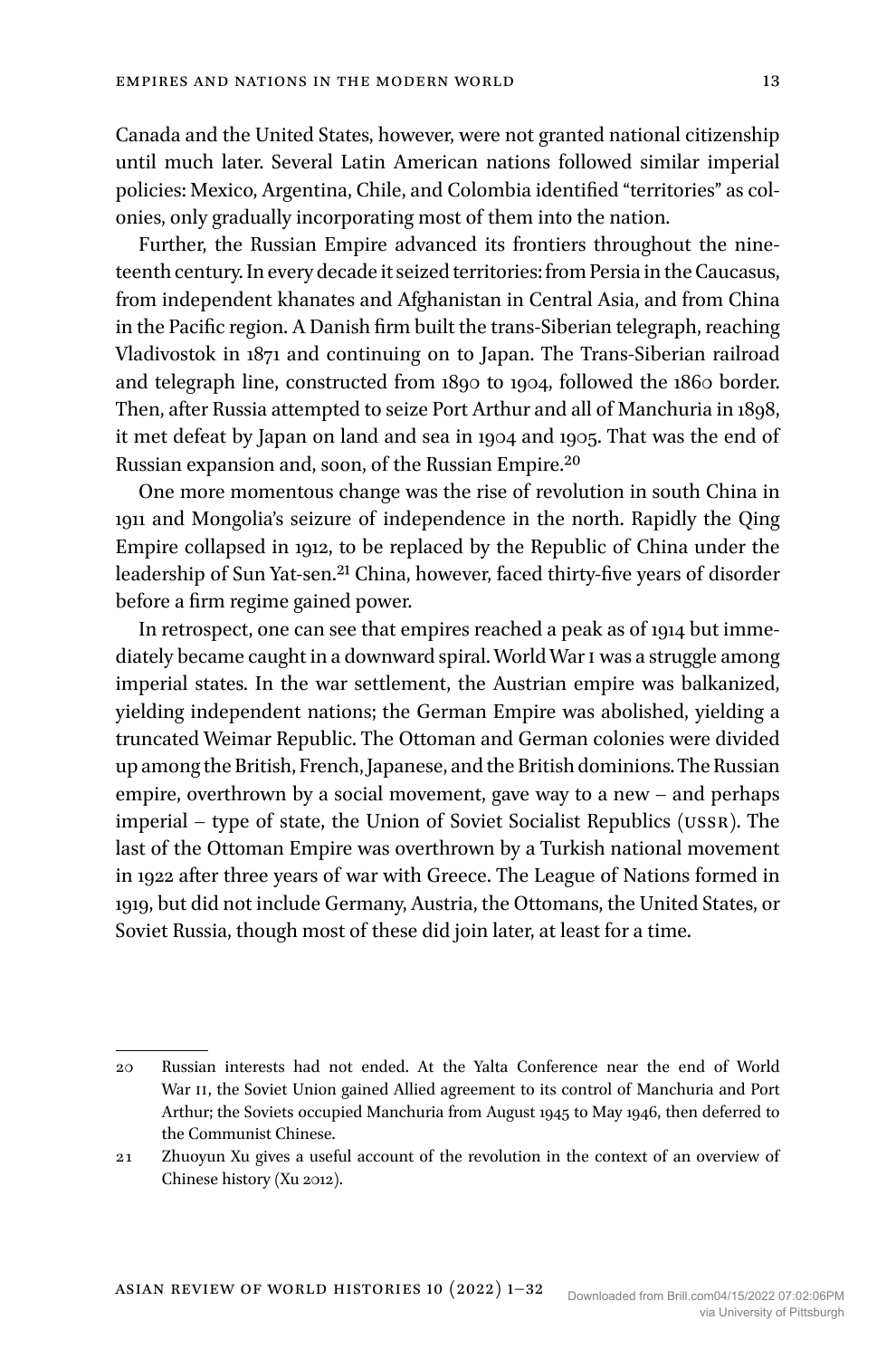14 MANNING

#### **2.3** *Empires, 1920–80*

The nineteenth-century European vision of a collaborative imperial leadership of the world had broken down. Soviet Russia arose and gave support to revolutionary campaigns aimed at overthrowing imperial and pro-capitalist regimes. At the same time, the USSR invested in the capitalization of its economy to a degree far exceeding that of imperial Russia: the Soviets developed their own national and imperial policies. In another sort of challenge to the imperial order, the militarist trio of Germany, Italy, and Japan became aggressively imperial powers during the 1930s. The Japanese seized Manchuria and followed with the invasion of China. Italy and Germany joined the civil war in Spain, Italy conquered Ethiopia, and Germany seized Austria, Czechoslovakia, and half of Poland. That final conquest was followed by general warfare from 1940, as the Allies struggled to keep the Axis from reallocating global empire. All of the contending empires relied on racial discrimination, but the Axis powers made extreme claims of racial and civilizational superiority. In this war, empires and nations fought each other at all levels; the result was total defeat for the Axis powers and their policy of extreme racial hierarchy.

As a result, empires in general were discredited. By 1980, all of the empires were virtually gone. Individual terminal dates for empires included 1943 for Italy, 1945 for Germany and Japan, 1962 for France, 1975 for Portugal, 1992 for Russia, and 1997 for the United Kingdom with the return of Hong Kong to China. For the United States, a date for end of empire is difficult to set because of substantial overseas military bases and continuing intervention, as in Afghanistan.22 The empires had been replaced by nations of one sort or another. China, Persia, Russia, the United States, and Brazil now existed as great nations, no longer as empires; Ethiopia may be included here. Four more great nations – India, Pakistan, Nigeria, and Indonesia – had gained independence (the first three from Britain, and the last from the Netherlands).

Yet the transition to a world of independent nations was not smooth. Empires sought to remain empires. Long wars of independence were necessary for Algeria, Vietnam, and Portuguese Africa; wars of independence failed in Malaya and the Philippines. In imperial Iran, Prime Minister Mossadegh sidelined the shah and nationalized the oil industry in 1951. He was overthrown in 1953 through secretive US intervention, so that the shah became absolute

<sup>22</sup> A. G. Hopkins argues firmly and effectively that American empire came to an end, not simply because of decolonization of most of its colonies, but because "imperial globalization" was replaced at roughly 1980 by a global system of "postcolonial globalization." Hopkins 2018: 692–706, 719–20.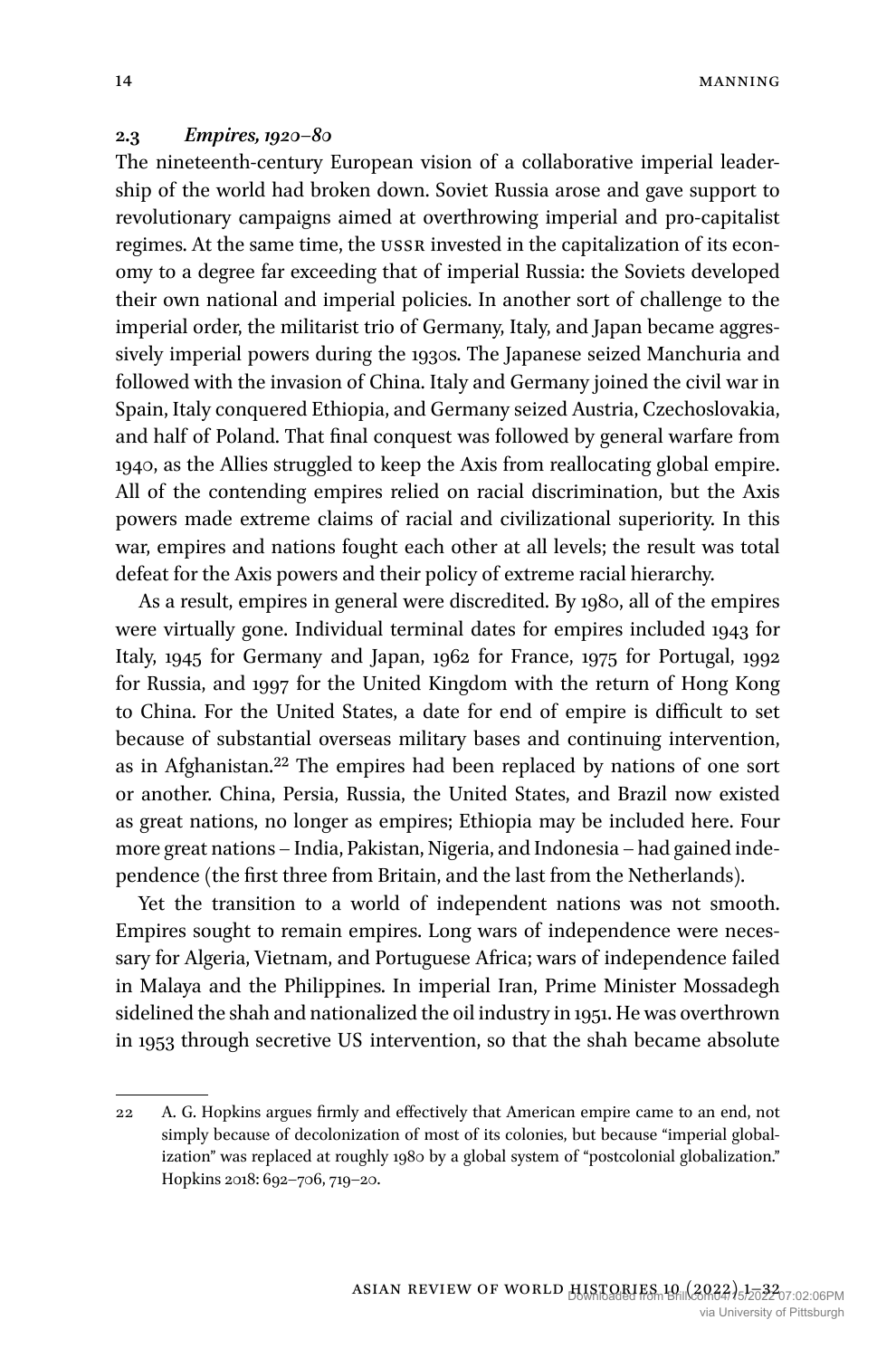ruler for twenty-five years. The empire was overthrown by broad social revolution in 1978 and 1979, resulting in the formation of an Islamic republic. In Ethiopia, the empire survived a brief colonization by Italy, but fell to a militaryled national republic in 1974, though with a tumultuous post-imperial history of regional and social conflict.

An important complication of the rapid collapse of empires after 1945 is that it took place at the same time as the Cold War confrontation of two camps of nations, in which the United States led a dominant pro-capitalist coalition and the Soviet Union led a weaker but growing coalition of pro-socialist states, most led by communist parties. For present purposes, however, I treat the collapse of empires, the wave of decolonization, and the Cold War confrontation as three separate processes, each requiring a separate description. Tracing the interactions of the three processes, in this framework, is an important but subsequent issue.

#### **3 Nations and National Movements, 1500–1980**

As of 1500, virtually all substantial states were autocratic, ruled by monarchs who arrogated all power to themselves. While small states and ethnically governed polities commonly shared political responsibility, the monarchs of large states claimed absolute power, though they made alliances with certain nobles, landowners, and religious authorities. In response to this peak in autocracy, a series of long battles unfolded after 1500 as merchants and other elite groups – as well as commoners – claimed the right to participation in the affairs of governance.

Nationhood needs to be defined both in theory and in practice. In theory, the earliest national states or national monarchies were qualitatively distinctive polities, in that they relied on explicit alliance of the monarchy with selected social strata – especially merchants – within the polity. National states such as constitutional monarchies had a broader base of social support than did autocratic monarchies.23 In practice, however, *nationhood* increasingly meant

<sup>23</sup> A further issue within nations is citizenship, the existence of a common legal system for all those recognized as citizens. Still another step is that toward democracy, in which all citizens have a right to participate in governance. But nations need not be democracies. In the world of today, there are several members of the United Nations General Assembly that are governed as absolute monarchies but still have the flags and Olympic teams of nationhood.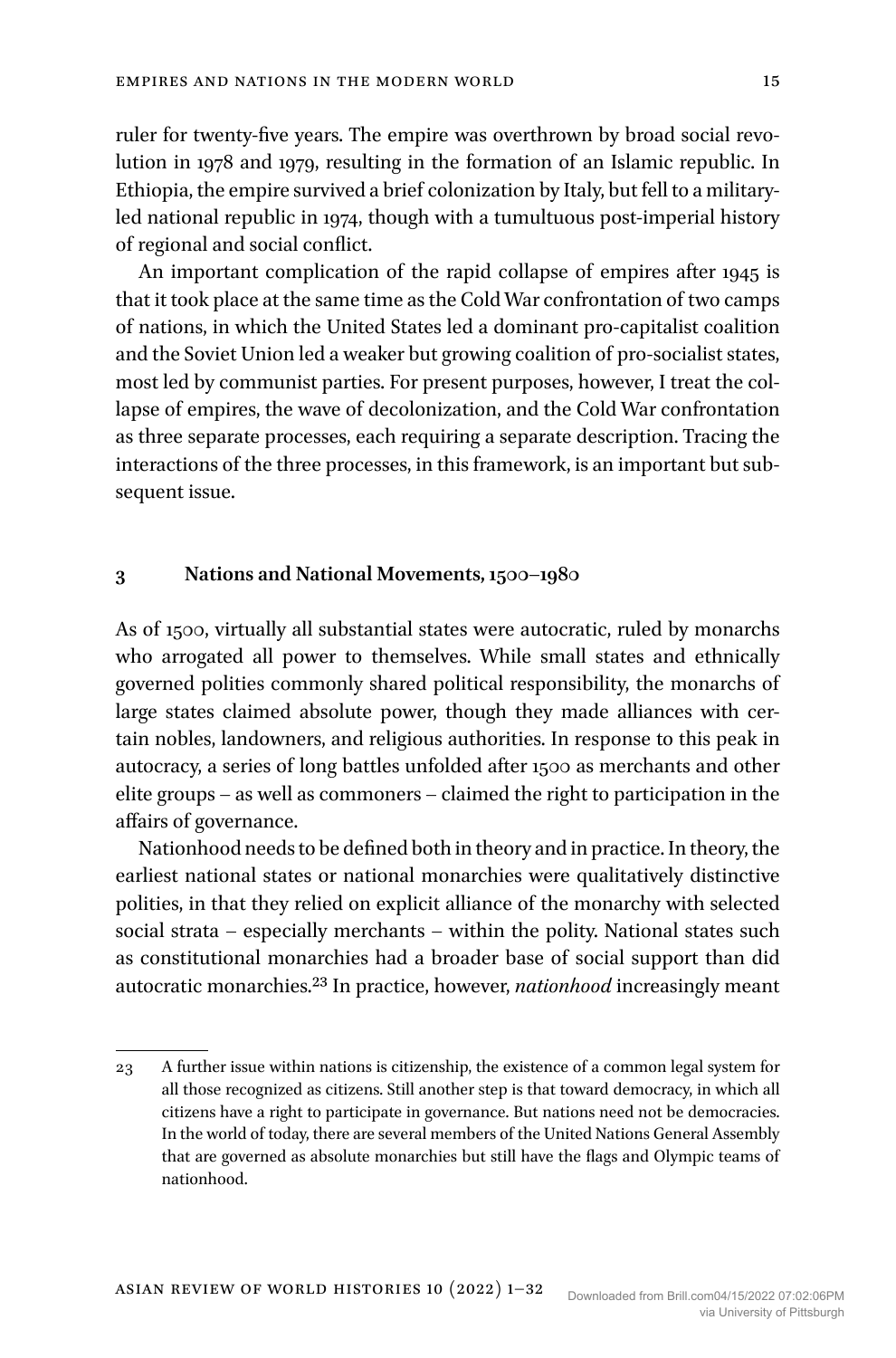that an existing community of states accepted a given polity's claim to nationhood. Using this simple rule of thumb, I argue that it is possible, from 1600 on, to distinguish national states (representing a national constituency) from absolutist states in which the monarch alone ruled. I therefore assume that the first national state was the Netherlands, which took on the status with its signing of a treaty with Spain in 1609; the second national state was England, beginning with the accession of William and Mary in 1689 (Scott 2019: 225–35). That is, they gained diplomatic equivalence with France, Spain, Portugal, the Habsburg state, Denmark, Russia, and the Ottomans, but the formal rulers of the Netherlands and England were distinct because they also maintained informal constitutional ties with merchants and other social strata.

Once the first national states emerged, the institutions of nationhood evolved along numerous and complex paths, interacting with empires.<sup>24</sup> Table 1 defines the main paths to nationhood, from 1500 to the present, with examples. Almost all the nearly two hundred nations now in existence traveled one or another of these paths. In two types of cases, national states took form through discourse within a single state. In the first of these  $(\#_1)$ , independent communities were able to coalesce and form a national state. More commonly (#2), a discourse within an existing monarchy could lead to the regime's adoption of a constitutional form, giving recognition to influences outside the monarchy. The rest of the processes have taken place within existing empires. Decolonization included two means by which a formal imperial colony could establish independent national status. It took place (#3) through wars of independence on the initiative of national movements or  $(\#4)$  by decree on the initiative of the imperial power.<sup>25</sup> Incorporation of colonies  $(\#_5)$  was their recognition as provinces within the governing nation – this significant process has too often been neglected.<sup>26</sup> Some colonies, especially small territories (#6), have remained in colonial status even at present. Finally, whole empires (#7) declared themselves to be adopting national identity, as with Brazil in 1889 and China in 1912.

<sup>24</sup> The institutions of nationhood were thus somewhat different from the rights of citizens and the concept of democracy. For instance, the idea of universal manhood suffrage did not become prominent until the French Revolution. For a valuable analysis of democracy, see Kloppenberg 2016.

<sup>25</sup> These two paths to decolonization commonly interacted. Thus, the war that led to independence for Algeria in 1962 had brought about the independence of Morocco and Tunisia in 1955 and 1956.

<sup>26</sup> In the United Kingdom, England and Scotland formed a union of independent states, while Wales and Northern Ireland were incorporated colonies.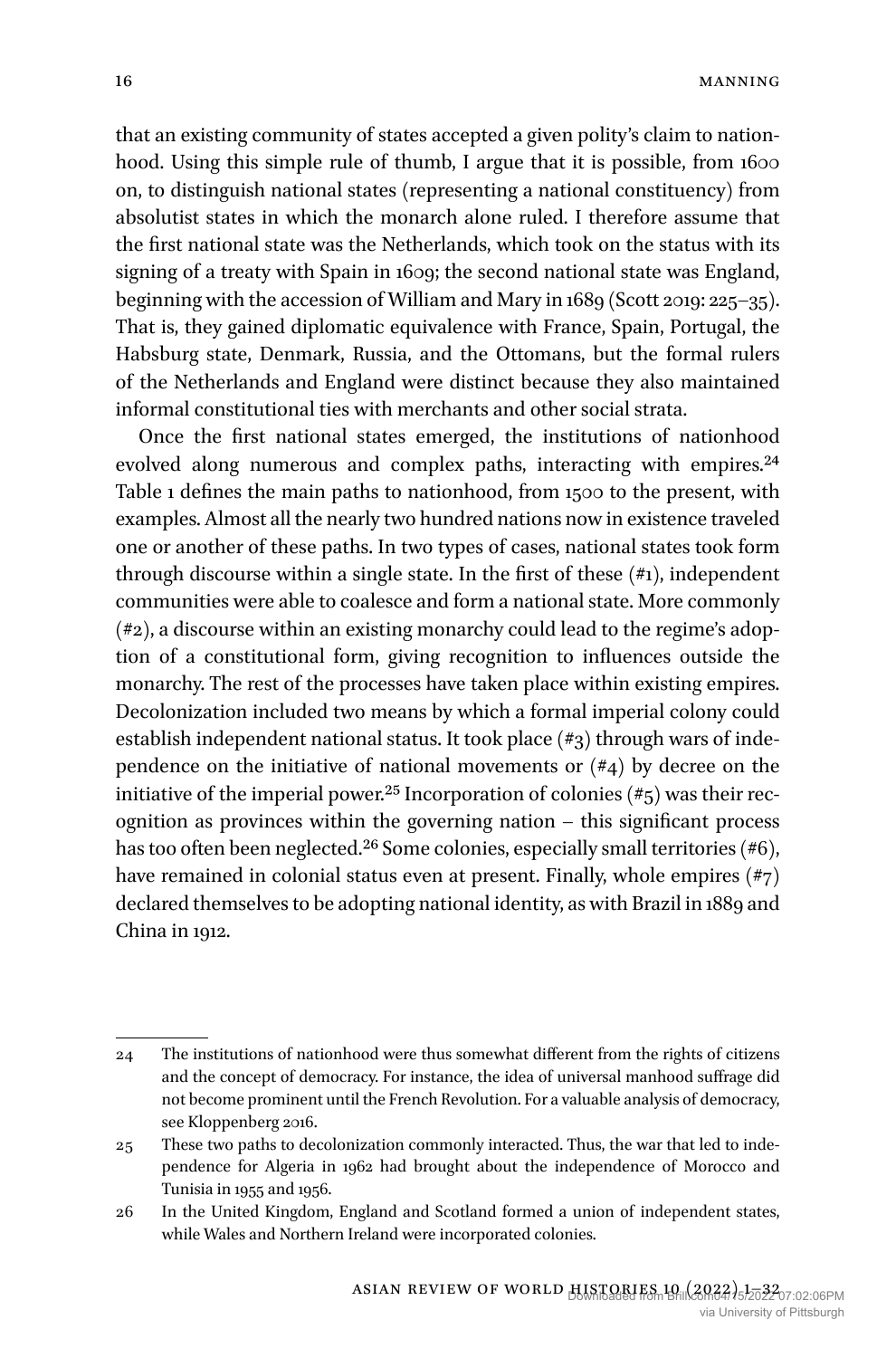#### **Outside a monarchy:**

1. Coalescence of communities to form a nation (Cherokee, Liberia, Germany)

# **Within a monarchy:**

2. National movement presses monarchy to accept constitutional constraints, by recognition of special interests (merchants) or citizenship in general (England, Japan, Denmark, Thailand)

## **Within an empire:**

- 3. Decolonization of a colony through warfare led by a national movement (Netherlands, United States, Haiti, Spanish American nations, Vietnam, Algeria)
- 4. Decolonization of a colony by imperial decree (India, Pakistan, Ghana, Latvia)
- 5. Incorporation of a colony by imperial decree, to become a unit of the governing nation (United Kingdom, Wisconsin, Manitoba, Martinique)
- 6. Colonial status remains unchanged (Virgin Islands, American Samoa)
- 7. Empire decrees itself to be a nation (Brazil, China, Russia, Turkey, Persia, Ethiopia)

What factors provided the impetus for expansion of empire and for the emergence of nations? For expansion of empire, I have identified two types of impetus, which I label as *dynastic* and *pro-capitalist*. The *dynastic* impetus was the ancient and inherited desire of monarchs to seize power and expand their territory and wealth: it persists today in the few remaining absolute monarchies. The *pro-capitalist* impetus emerged only with the new economic and political institutions of the modern era. It required both a national alliance linking economic elites with the ruling political elites and cross-national alliances with other nations, as they shared in the objective of expanding the full capitalist system.

For movements to build nationhood, I also identify two types of impetus: I label them as *pro-capitalist* and *pro-citizenship*. The *pro-capitalist* motivation for nationhood is much the same as that for empire, but it is restricted to the national level: in it, economic elites seek stable alliances with political elites in order to build wealth and property within the nation. The *pro-citizenship* motivation, shared by those who would be citizens of the nation, arises from community organization, seeking expanded social welfare for citizens. Those with pro-capitalist motivation – empires, merchants, and corporations – were sometimes initiators and participants in national movements, as in the United States and Brazil. More commonly, movements for decolonization were generated by pro-citizenship movements, as with Indonesia, Kenya, and Algeria (Jansen and Osterhammel 2017).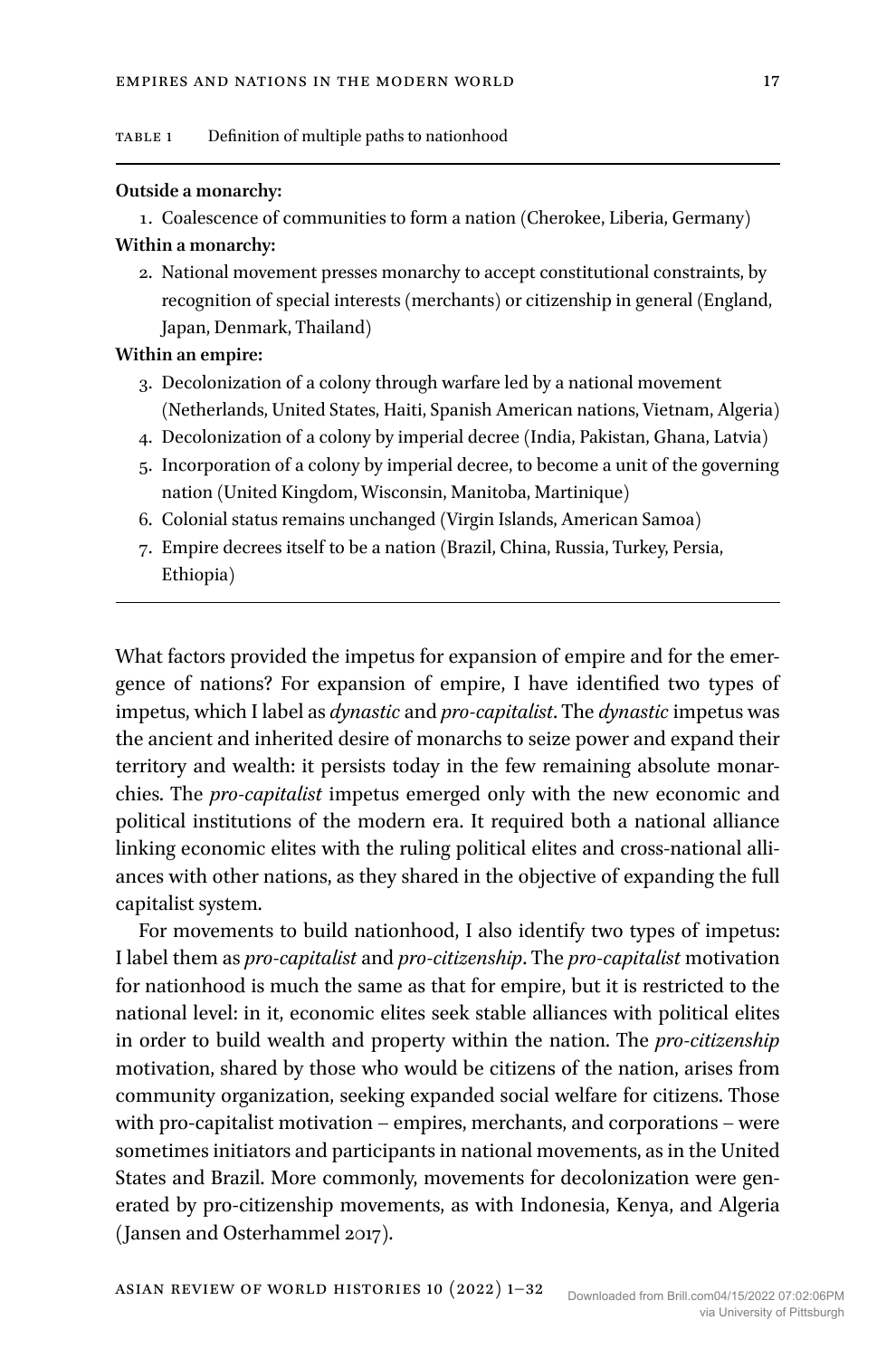|               | <b>Europe</b> | Americas | Asia         | Africa       | <b>Oceania</b> | <b>Totals</b> |  |
|---------------|---------------|----------|--------------|--------------|----------------|---------------|--|
| $Pre-1760$    | 4             |          |              |              |                | 4             |  |
| $1760 - 1849$ | 8             | 21       |              | 1            |                | 30            |  |
| $1850 - 1919$ | 16            | 3        | $\mathbf{2}$ | 1            | $\mathbf{2}$   | 24            |  |
| $1920 - 44$   | 5             |          | 5            | $\mathbf{2}$ |                | 12            |  |
| 1945-2000     | 23            | 13       | 39           | 48           | 11             | 134           |  |
| $2001+$       | $\mathbf 1$   |          | 1            | 1            |                | 3             |  |
| Totals        | 53            | 37       | 47           | 52           | 13             | 207           |  |

TABLE 2 Recognition of nationhood, by region and time period<sup>a</sup>

a For details to Table 2, listing individual nations by name and date of recognition, see Patrick Manning, "Recognition of Nationhood by Region and Time Period: Table 3," World-Historical Dataverse, <https://doi.org/10.7910/DVN/U6Q4U8>.

Table 2 summarizes the recognition of nationhood, according to these simplified criteria: it lists the number of nations that gained recognition as members of the community of nations, by region and by time period. For each of five periods, the table lists the number of newly recognized national states.<sup>27</sup> The following discussion, period by period, identifies cases in which national movements accompanied the creation of the national state – or failed in the effort to do so.

#### **3.1** *Up to 1760*

- Newly recognized national states: Netherlands 1609, England 1689, Sweden 1719. Elite collaboration in governance; later pressure for democracy and citizen participation in governance.
- National movements: A Netherlands national movement began in 1568 and achieved recognition with the 1609 truce with Spain. An English national movement began with the Civil War in 1640 and gained recognition with the Glorious Revolution of 1688–89. A Swiss national movement gained recognition in 1648. A Portuguese national movement in 1640 (with English support) reestablished the independent and absolutist monarch of Portugal, which had been absorbed by Spain in 1580. Sweden established a constitutional monarchy in 1719, but returned to absolutism from 1772 to 1809.

<sup>27</sup> While independence of colonies brought additions to the number of national states, incorporation of colonies expanded the size of existing nations. For this reason, Table 2 does not indicate the incorporation of colonies.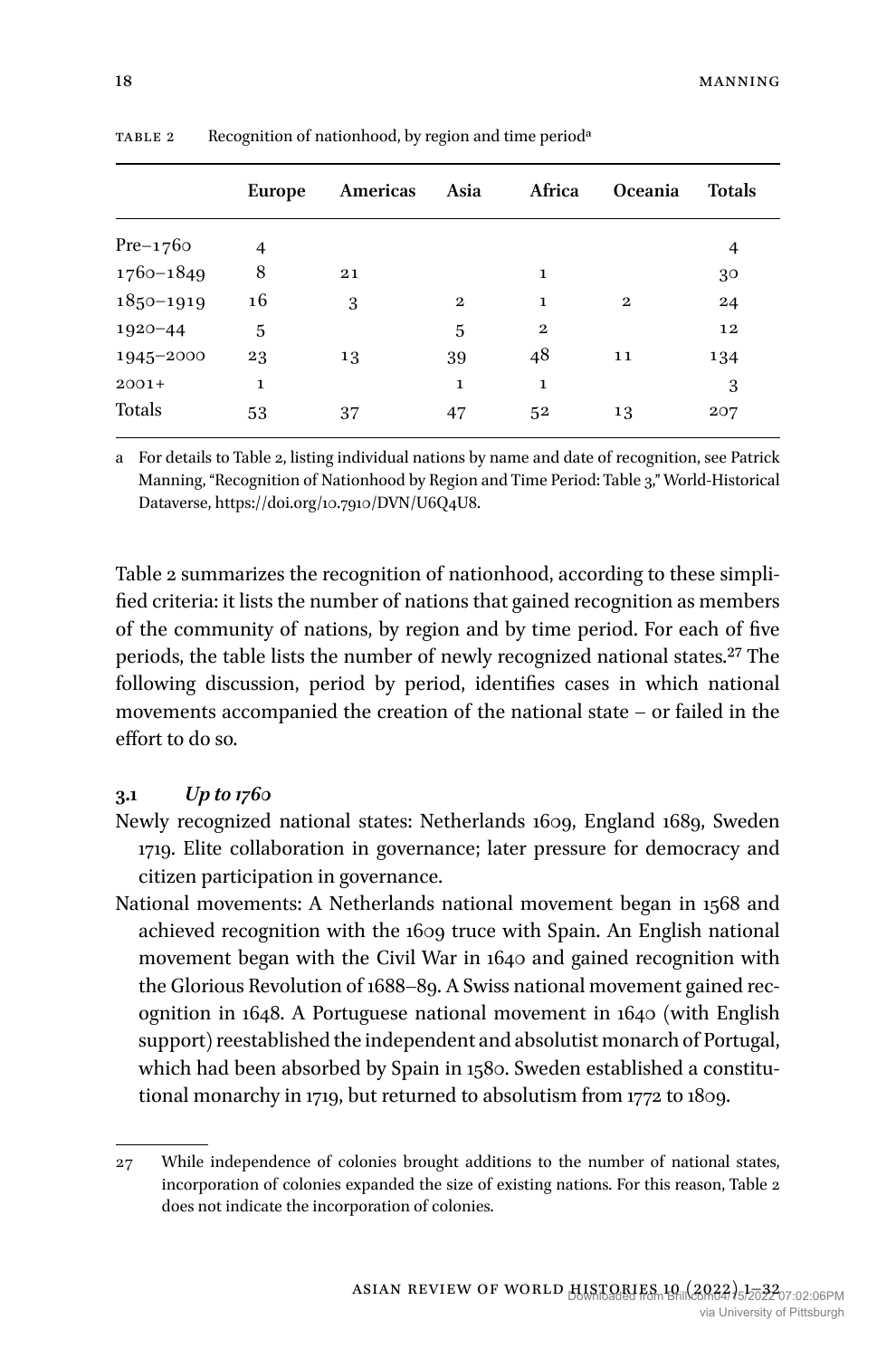#### **3.2** *1760–1850*

- Newly recognized national states: United States 1783 (republic), Haiti 1804 (republic); Belgium 1831 (constitutional monarchy), Greece 1843 (constitutional monarchy), Denmark 1848, Prussia 1850. Dates at which Latin American nations gained recognition were: Argentina 1816, Chile 1818, Mexico 1821, Colombia 1822, Ecuador 1822, Venezuela 1823, Central America 1824, Peru 1824, Brazil 1825, Bolivia 1825, Uruguay 1825, Paraguay 1842.28
- Failed national movements included those of: Tupac Amarú 1780–81 (Peru), Comuneros 1780 (Colombia), Cherokee 1730–1830, Poland 1790–93, Ireland 1798, Tippoo Sultan (Mysore 1780–99), Norway to 1814.
- Successful national movements. United States 1775–81, Haiti 1791–1804; Spanish America 1810–25, Brazil 1822–25.

#### **3.3** *1850–1920*

Newly recognized national states: Liberia 1847, Italy 1860 (incorporating numerous states), Japan 1868 (constitutional monarchy), Germany 1871 (incorporating numerous states). British self-governing dominions: Canada 1867, Australia 1901, New Zealand 1907, South Africa 1910. Norway 1905 (independence from Sweden), Mongolia 1911 (independence from China), Finland 1918 (independence from Russia).

Successful national movements: Germany, Italy.

#### **3.4** *1920–45*

- Newly recognized national states: Irish Free State 1923, Egypt 1922 (declared independent by Britain), Turkish Republic 1923, Iraq 1930, Lebanon 1943, Syria 1945.
- Successful national movements: Ireland 1923, Turkey 1923, Lebanon 1943, Syria 1945.

## **3.5** *Since 1945*

- Newly recognized national states: 12 for Europe, 13 for Americas (Caribbean), 33 for Asia, 49 for Africa, 12 for Oceania.
- Failed national movements: Malaya, Greece, Kenya, Cameroon, Biafra.
- Successful national movements: China, Indonesia, India, Vietnam, Algeria, Guinea, Angola, Mozambique, Guinea and Cape Verde, Bangla Desh, Eritrea, Baltic states, South Sudan, Timor-Leste, Caucasian states.

<sup>28</sup> There were complications for Central America (the federation broke up in 1829) and Gran Colombia (the federation of Colombia, Venezuela, and Ecuador broke up in 1829).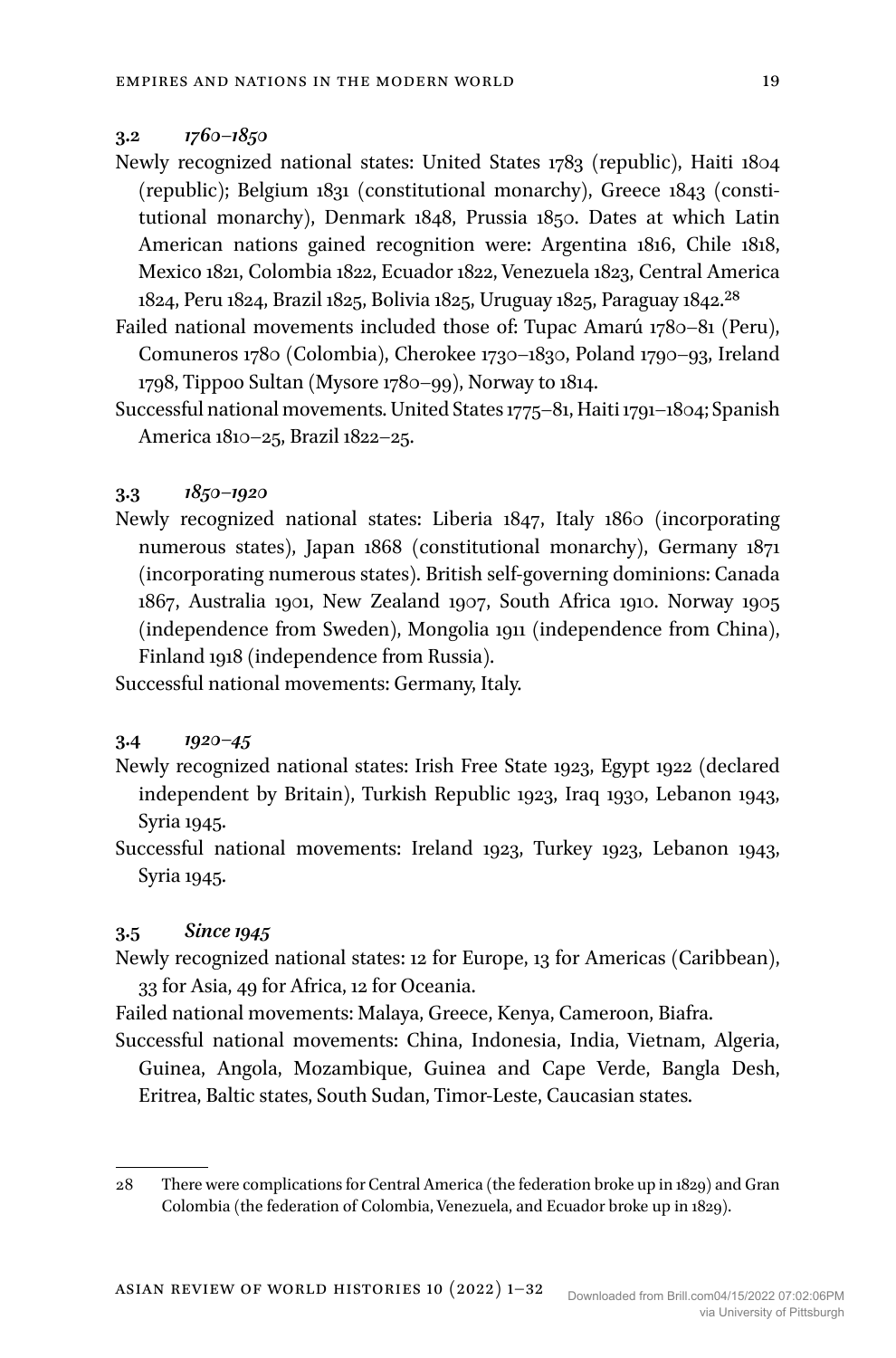## **4 The Destinies of Empires, the Fates of Colonies**

For close to three millennia, empires expanded and contracted, seizing territories from each other and expiring after varying lengths of time. That pattern was broken in the nineteenth century as empires expanded in parallel, reaching an unprecedented peak – roughly ten new empires formed at a global scale, in addition to five preexisting large empires, while an additional half dozen smaller empires arose at regional scale. The pattern was broken even more forcefully in the twentieth century, in that six major empires collapsed at the time of World War I, while twelve more empires – the last of them – disappeared as a consequence of World War II.29 Empires, colonies, and nations were entangled in a three-century historical dynamic, its complex evolution marked by a great caesura in 1945, a year that is central to the transformation of empires and the national independence of colonies.

## **4.1** *The Destinies of Empires*

Dynastic empires rose and fell as autonomous, militaristic, and autocratic states that were generally replaced by succeeding empires with new dynasties. In the twentieth century, two of the remaining dynastic empires (Austria-Hungary and the Ottoman Empire) broke apart into national states; four other dynastic regimes collapsed and were redefined as single national states (Persia, Ethiopia, China, and Russia), with all losing some territory.

Pro-capitalist empires developed out of a model created by Britain in alliance with the Netherlands in the eighteenth century. These new empires expanded in alliance with each other, all of them tied to the capitalist economic order, each of them dependent in varying degrees on the merchant class and even on the general citizenry. In the nineteenth century, a campaign of ten such imperial expansions succeeded in creating capitalism on a global scale.30 The empires – through seizure of land, populations, and natural resources – became an essential element in building the capitalistic economy. Each empire's industrial base grew rapidly during the century, linking the economies of colonies and metropole. Of the huge numbers of colonies, some were incorporated into the governing nation. The requirements of empire and capitalism included the economic strength of industrial production and

<sup>29</sup> In the era of World War I: Spain, China, Russia, Austria-Hungary, Germany, the Ottomans. In the aftermath of World War II: Italy, Germany, Japan, Netherlands, Belgium, France, Ethiopia, Portugal, Iran, USSR, Britain, United States.

<sup>30</sup> Participants in capitalist imperial conquest included Britain, France, Netherlands, Russia, the United States, Canada, Brazil, Japan, Germany, Belgium, Italy, and Portugal. Autocratic Russia was more dynastic than capitalistic in conquest.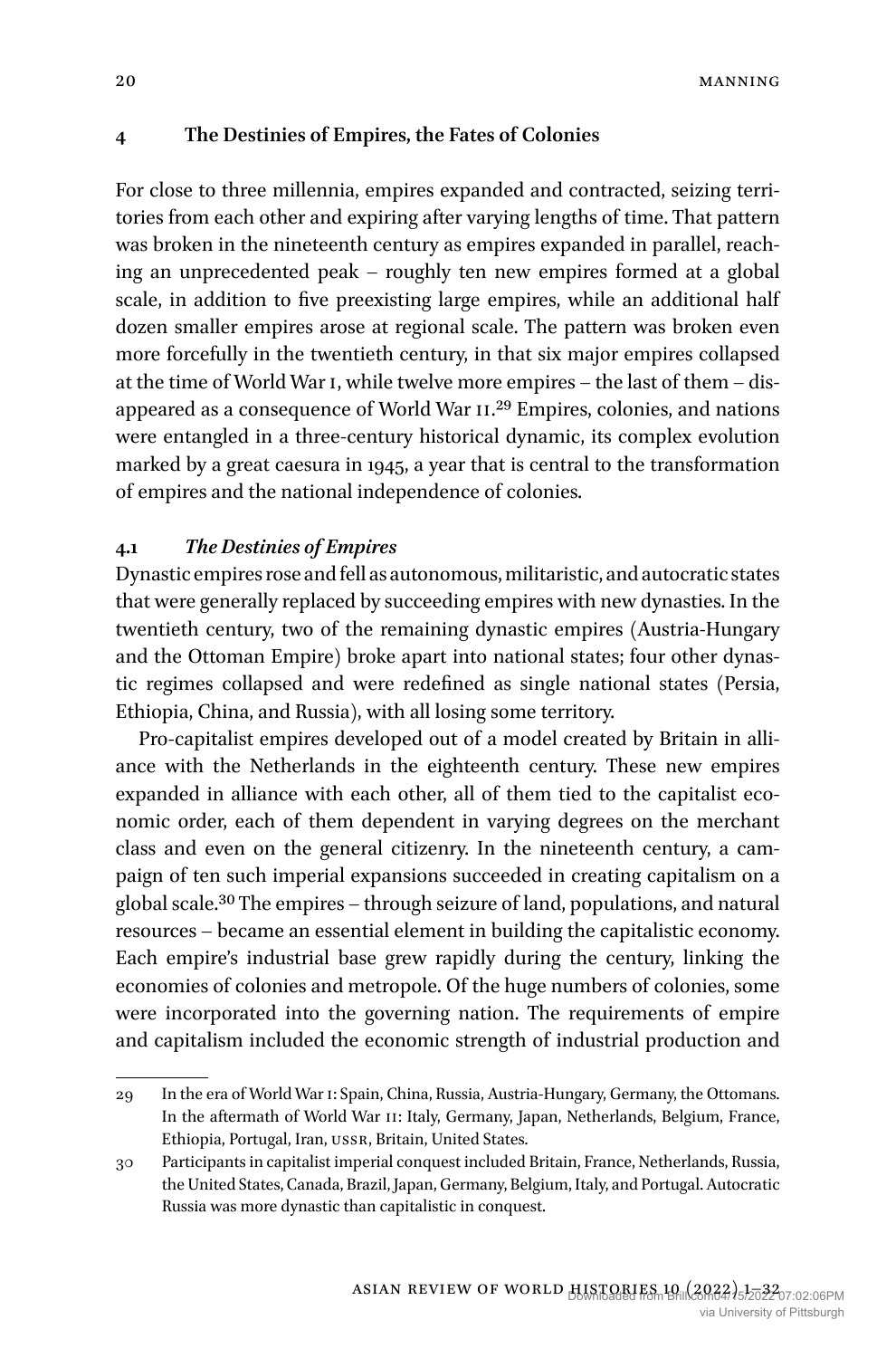long-distance commerce, military and administrative power to intervene and govern, and ideological power to rationalize imperial governance and ensure moral superiority (Manning 2020).

The ideological dimension of pro-capitalist empire focused on national patriotism, civilizational and racial hierarchy, and social discrimination based on those principles. Slavery and other forms of forced labor were central to each empire. During the course of the century, reforms of forced labor were gradually adopted, though rarely with emancipation and full citizenship for those previously in servitude. Even as enslavement declined the ideology of racial hierarchy was reinforced, with social discrimination reaching a peak in the early twentieth century. The coordination of this campaign of imperial expansion by pro-capitalist states is not in doubt. Nevertheless, there have been ongoing debates as to whether the overseas empires brought any benefits: to capitalist producers, to imperial homelands, or to the colonized populations (Marseille 1984). More study of these questions, especially in a global framework, would be of value.

Empires provoked national movements, unintentionally, in various ways.31 The national states that controlled empires gained far-reaching powers – such power generated envy within other polities. As the number of national states grew in the eighteenth century, communities around the world began campaigns to organize their sociopolitical communities with an eye to gaining recognition as independent national states. For those who lived within the boundaries of empires, they understood their colonial status to be subordinate: the options they faced were to remain in that status, to gain national independence, or to gain incorporation into the imperial homeland. During the nineteenth century, over a dozen Latin American colonies gained the status of independent nations, several Ottoman territories gained independent national status, and political thinkers on every continent urged creation of nationhood within Europe, Asia, and Africa.

During World War I, and in recognition of the views of colonial subjects during that great conflict, both Woodrow Wilson and V. I. Lenin gave support to the self-determination of nations as a war aim (Manela 2007). In practice, however, the idea was applied principally to people classified as white and living in Europe. Among virtually all combatants in both world wars, both military forces and civilians were organized through racial hierarchy. In the Second

<sup>31</sup> Social movements aimed at reshaping social priorities can be traced fairly far back in history, for instance to the Hussite movement in early fifteenth-century Bohemia, the English Peasant Revolt of 1381, and the anti-Mongol rebellions that brought the Ming to power.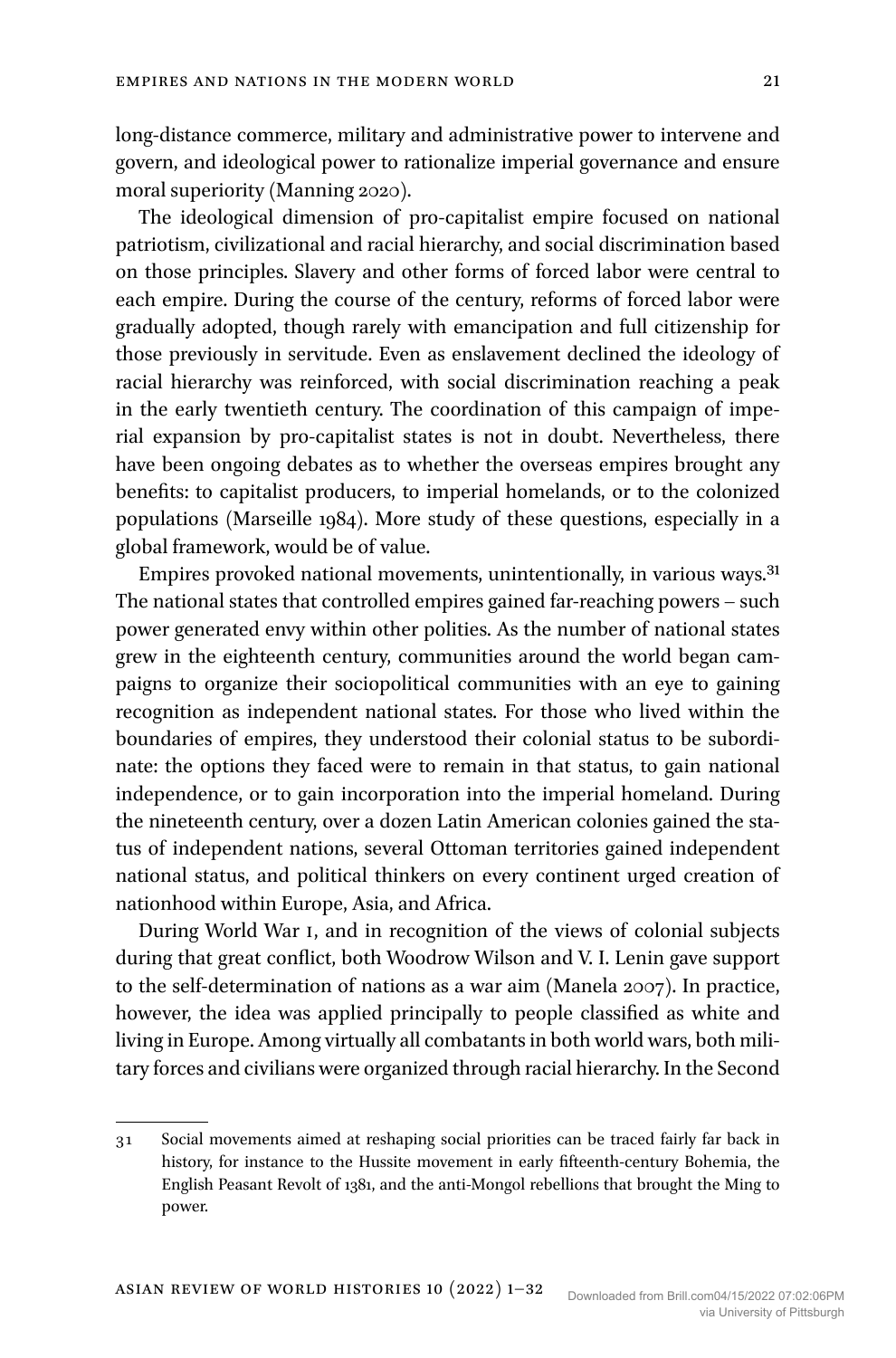World War II, however, the Allied powers found the need to rally forces against the Axis highlighting of racial hierarchy, and proclaimed the self-determination of nations for non-whites as a principal war aim. Indeed, people of color worldwide seized on World War II as an occasion to claim national rights and an end to racial hierarchy. After 1945, the global political order was facilitated by the United Nations, in which the leadership of big powers was recognized through the Security Council but the interplay of nominally national units provided the principal dynamic, in the General Assembly.

#### **4.2** *Empires from 1945*

As the Asian national movements moved quickly to demand and to seize national independence at the end of World War II, it took the imperial powers a while to recognize that this was just the start point to a worldwide wave of decolonization. The empires had planned for colonial reforms, combining them with postwar reconstruction in the metropole, and hoped these would be sufficient to sustain the empires. In some cases the great-power response to demands for independence was orderly acquiescence, as in India and the Philippines. In other cases it was repressive force dealt by the military or police, as in Madagascar, Algeria, Malaya, and Vietnam. Even as these colonial wars continued, the imperial states soon realized that the claims for independence were irresistible, and that it was necessary to acknowledge most if not all of them.

The end of the imperial system as a whole passed more quietly than the end of individual empires. The term "imperialism" is still used to refer to the policies of great powers, though it is clearly inadequate. That is, the power of the United States, Britain, and France remains, though the empires are gone: surely a more specific term can clarify the relationship under study. I return to this question in the concluding section. On the other hand, powerful multinational corporations grew in the postwar era, dominating petroleum, other mining, banking, and manufacturing. These firms, controlled by CEOs and wealthy elites, were governed autocratically – they provided an imperial dimension to the postimperial world.

## **4.3** *Colonies before 1945*

In early instances of decolonization, the Netherlands broke away from Spain, the United States broke away from the British, and Haiti broke away from France. In the nineteenth century the Ottoman Empire began to lose its colonies, losing Egypt to a powerful governor in 1805, and losing Greece, Serbia, Bulgaria, and Romania to national movements that had external support from Britain and Russia. The Spanish colonies of mainland Latin America gained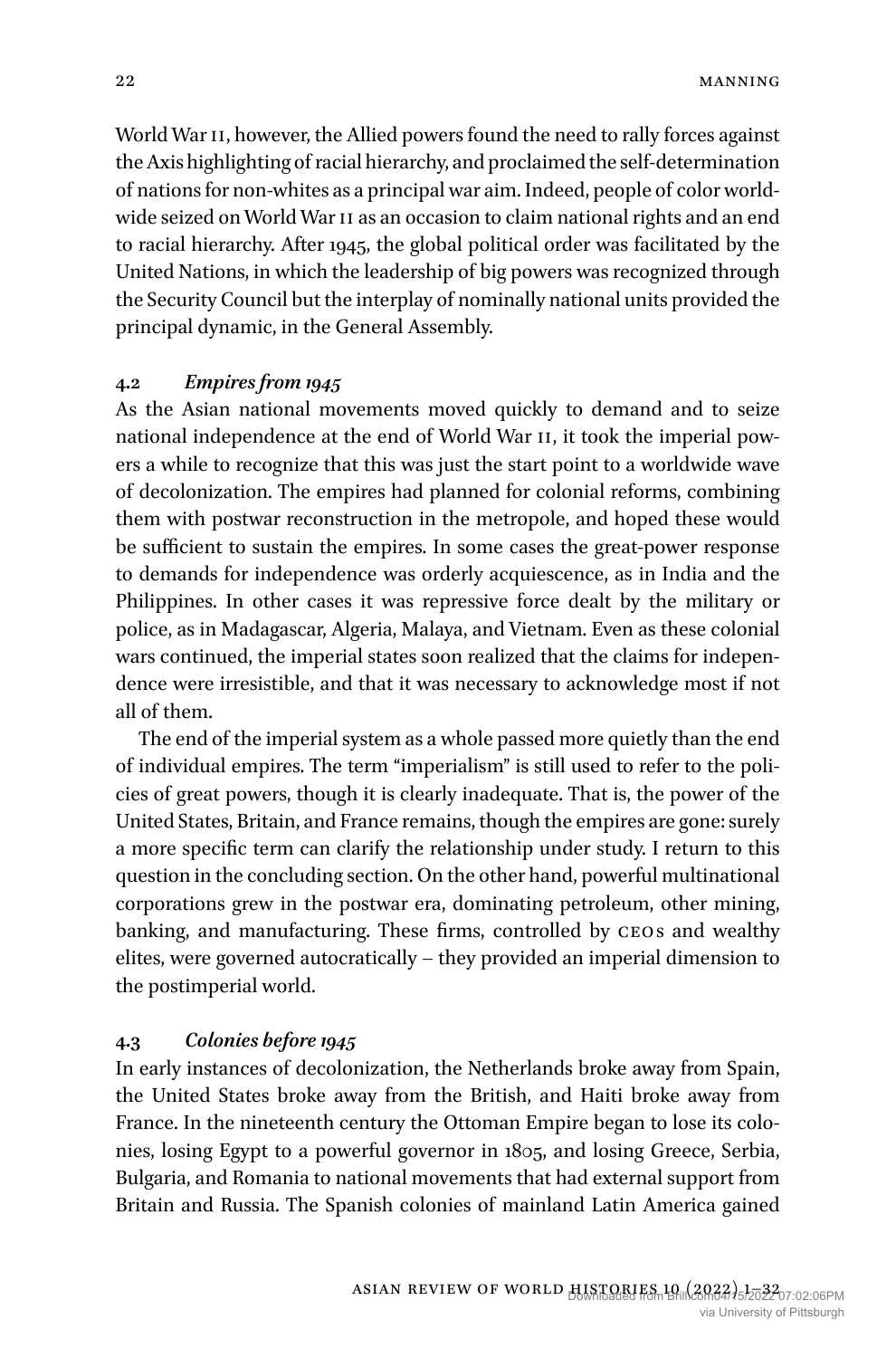independence through warfare led by national movements, beginning in 1810 and continuing to 1825. The Ottomans lost other territories to imperial conquest: Algeria to France beginning 1830, Tunisia to France in 1870, Libya to Italy in 1911, and the Hijaz, Iraq, and the Levant to Britain and France in 1915.

With the collapse of the German, Russian, and Austro-Hungarian empires in World War I, independence came to Finland, Iceland, Estonia, Latvia, Lithuania, Austria, Hungary, Poland, Czechoslovakia, Yugoslavia, and Ireland. Britain and France, victors in the war, seized the remaining Arab lands of the Ottoman Empire during the war, but granted them partial independence before the end of World War II.

The term "balkanization" developed in the early twentieth century, referring to the small and mutually hostile polities of the Balkan Peninsula as they became independent of the Ottoman Empire. The term has been generalized to refer to the segmentation of colonies into smaller units at the end of colonial rule. In a comparative review, one may note that the United States did not balkanize as it gained independence; neither did Brazil. Spanish America balkanized at two levels. First, the various viceroyalties and *audencias* of Spanish America gained independence separately, though there was overall cooperation between the pro-independence forces of San Martín and Bolívar. Second, the two federations formed in Latin America each broke up: Gran Colombia broke into Ecuador, Colombia, and Venezuela in 1829; and the Central American federation broke up in two stages to yield Guatemala, Honduras, Costa Rica, and El Salvador. The British dominions of Canada, Australia, New Zealand, and South Africa avoided balkanization; in 1920, Britain rejected a proposed dominion of four West African colonies (Langley 1973). Further, the Asian Arab lands of the Ottoman Empire were balkanized by the British and French conquerors.

Incorporation of colonies into the governing nation was an alternative fate. This was made part of the plan for the United States and was implemented systematically as the country's empire expanded and colonies gradually became states: thirty-five states were admitted to the union between 1791 and 1912.<sup>32</sup> Similar models followed for Mexico, Argentina, Colombia, Peru, Bolivia, and Chile: most but not all of the territories were admitted fully into the nation. Most of Canada consisted initially of territories in colonial status; they were admitted gradually to provincial status. In Australia, the Northern Territory still has territorial status. Spain incorporated the Canaries as a province in the nineteenth century. The Qing colonies of Yunnan, Tibet, Xinjiang, and

<sup>32</sup> The Northwest Ordinance of 1784 divided western US lands north of the Ohio River into territories (colonies) that would eventually be admitted as states.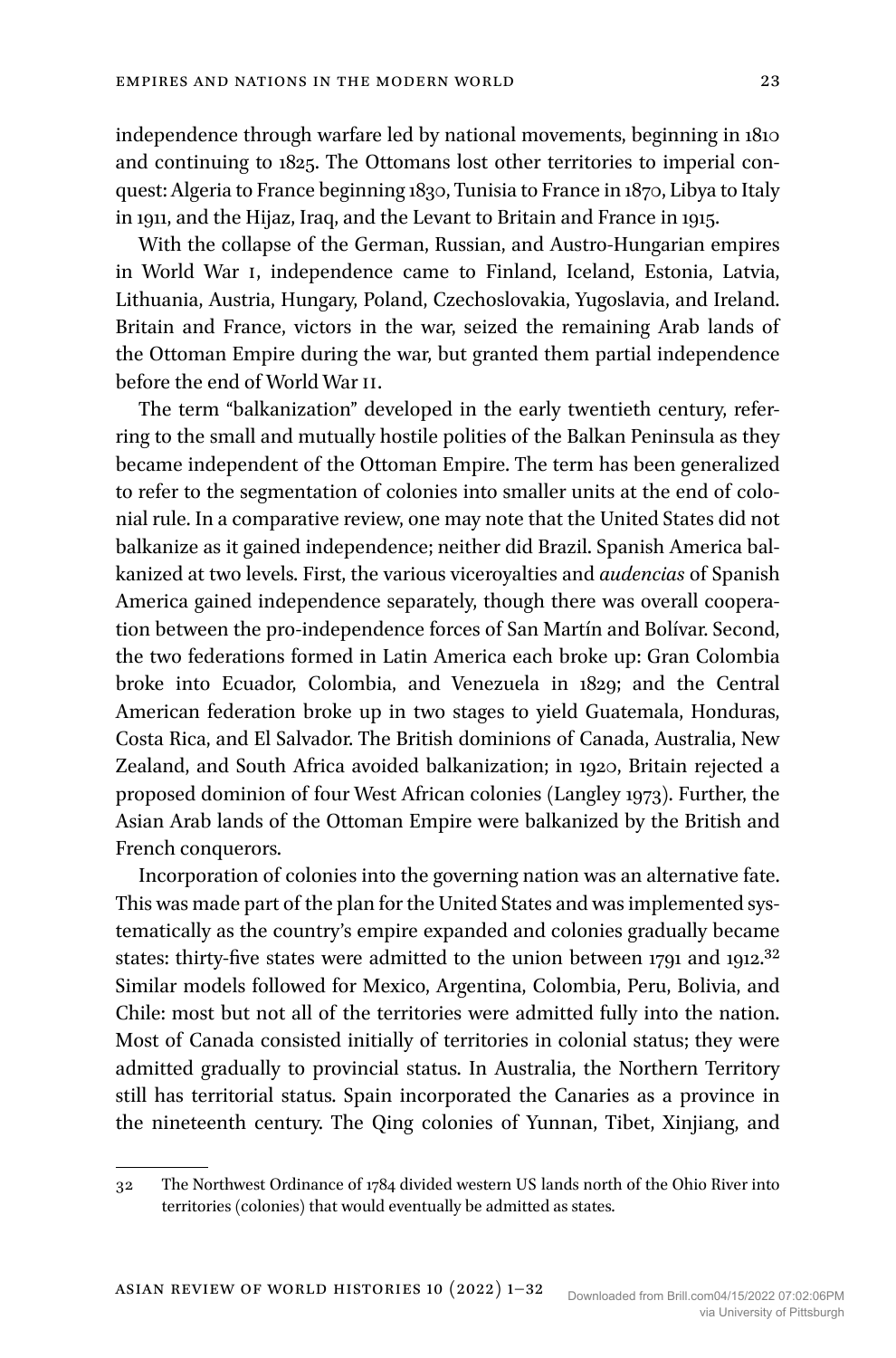Manchuria remained as colonies of the post-1912 Chinese Republic, although Mongolia quickly gained independence. The USSR incorporated the Russian colonies into republics in the Soviet system, seeking national status within the USSR for Ukraine and Byelorussia.

The governments of the new nations formed before 1945 included presidential republics in the Americas, parliamentary governments in British dominions, constitutional monarchies in nineteenth-century Europe, and parliamentary republics in twentieth-century Europe. For monarchies that existed within the British Empire, however, the British relied only on the sovereigns, so that when those lands became independent, they were ruled by absolute monarchs – such is the case for Brunei, the Emirates, Eswatini, Kuwait, and Qatar.

#### **4.4** *Colonies after 1945*

As I have argued earlier, the end of World War II marked a great change in the history of nations, colonies, and decolonization. National independence, when it took place before 1945, took place in a world of racism and imperialism, in which people labeled as non-white could rarely hold positions of trust and almost never become leaders of governments, except for lands such as Thailand, China, Ethiopia, Liberia, and Haiti, which existed outside of the capitalistic empires.33 Even as the imperial insistence on strict racial hierarchy began to weaken after 1945, officials carried on a discourse as to whether colonized individuals or groups "were ready for self-government."

Nationalist movements, expanding from the early twentieth century, gained great popular support during and after World War II. Leading influences in global capitalism, acting through the empires, found that they had little choice but to accede to demands for national self-determination. In the 1940s, the nations of Asia gained their independence. In the 1950s and especially the 1960s, the majority of African nations gained their independence. In the 1970s, the island nations of the world gained independence – in the Caribbean, the Indian Ocean, and the Pacific. Portugal held on to its colonies to 1974, but the results seemed inevitable; monarchies fell in Ethiopia (1974) and Iran (1978); Vietnam unified under communist rule in 1975. With the breakup of the Soviet Union in 1991, most of its federated republics declared their independence.

The issue of balkanization arose repeatedly with post-1945 decolonization. The federations of French West Africa and French Equatorial Africa, created in 1905 and 1910, were segmented into eleven separate colonies in 1956, shortly

<sup>33</sup> In the republics of Latin America, people of color were among those elected to high office up to 1890 but not after.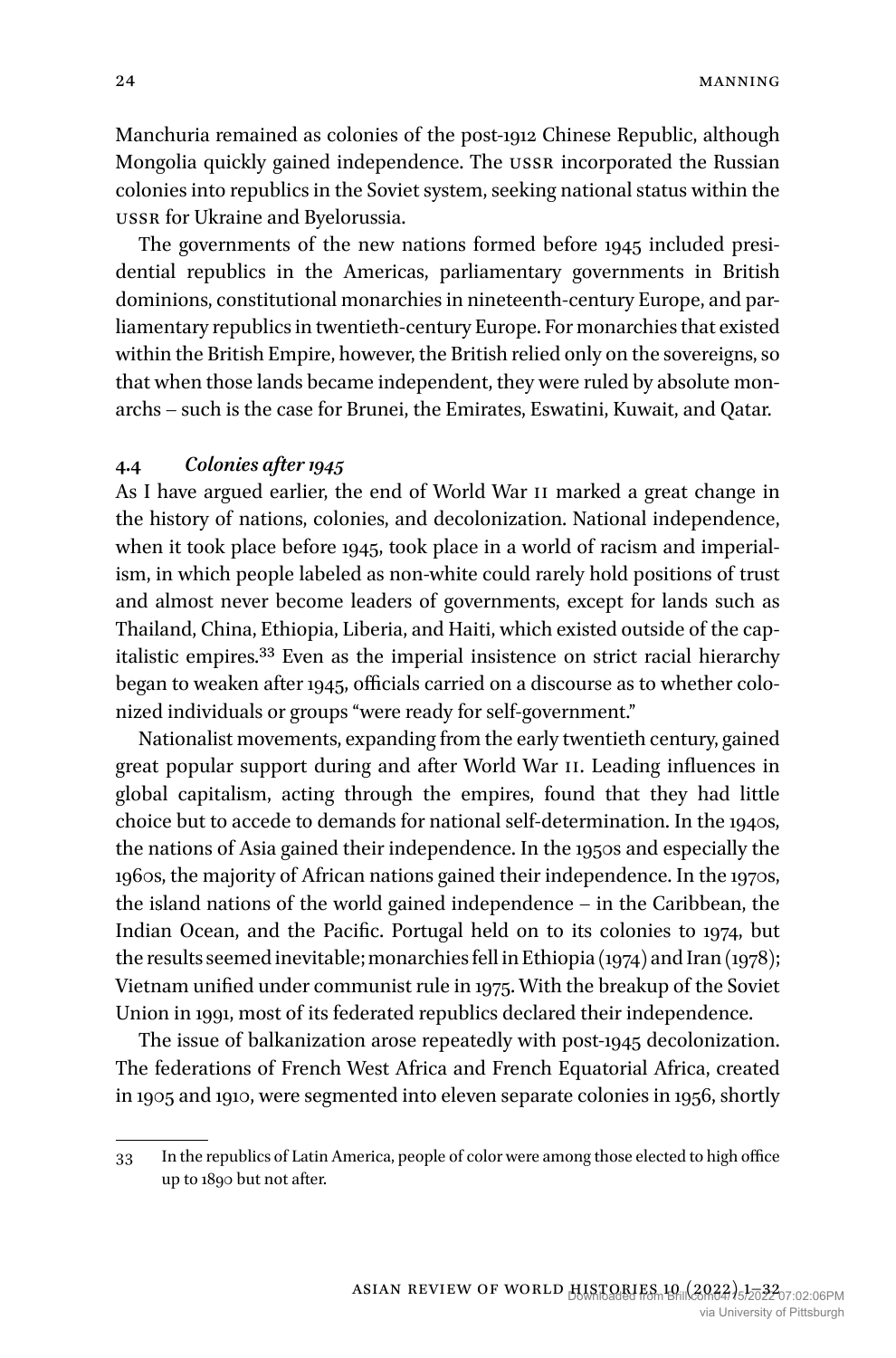before independence, in a collaboration between France's Ministry of Colonies and an allied African leader (Manning 1998:145). French Indochina broke into its constituent three nations with independence. Britain assembled federations of colonies in the postwar era, but most broke up on the eve of independence: they were for Central Africa, East Africa, and the Caribbean. The federation of Malaysia succeeded except that it expelled Singapore. In brutal civil wars, Bangla Desh broke away from Pakistan, Eritrea broke away from Ethiopia, and South Sudan broke away from Sudan; the split of Guinea-Bissau and Cape Verde was more amicable. Korea, Germany, and Austria were divided among the powers after World War II; Austria and Germany were reunified; Korea was to remain divided after a 1950–54 war of both regional and global powers. Indonesia had to recognize the independence of ex-Portuguese Timor-Leste, but otherwise avoided balkanization.

The incorporation of colonies into imperial homelands continued after 1945, but at a slower rate than before. The United States admitted Hawaii and Alaska as states in 1959; Canada admitted Newfoundland and Labrador as a province in 1949. France annexed Martinique, Guadeloupe, Guiana, and Réunion as departments of France in 1946; France had previously claimed Algeria as part of the metropole but released it in 1962. Portugal incorporated the Azores and Madeira as an autonomous region in 1976, after the Portuguese revolution. The Russian Republic, with its complex ethnicities in the east, faced difficult decisions. When a social movement in Chechnia sought to gain national independence, Russia more than equaled the violence of the rebels and successfully repressed the uprising.

In the forms of government for postwar decolonization, British and French rulers set up parliamentary republics as they left their colonies. Thus, Israel and India continue as parliamentary states. But the strains of neocolonialism and other difficulties of independence led commonly to military seizures of power and dictatorships. As these decolonized nations returned to civilian rule, they tended overwhelmingly to create presidential republics, so that this form of government is now predominant throughout the world. Nevertheless, Germany, Japan, and Italy reestablished parliamentary government after World War II. More generally, as new constitutions were written in the twentieth century after national upheaval, they tended to take the form of presidential republics – as with Russia, Iran, and many African nations. In the European and Asian countries in which communist parties came to power (also including Cuba), government took the form of a single-party republic, a people's republic. Relying on the logic of democratic centralism for party discipline and systems for limiting corruption, after World War II this system from the Soviet

Asian Review of World Histories 10 (2022) 1–32 Downloaded from Brill.com04/15/2022 07:02:06PM

via University of Pittsburgh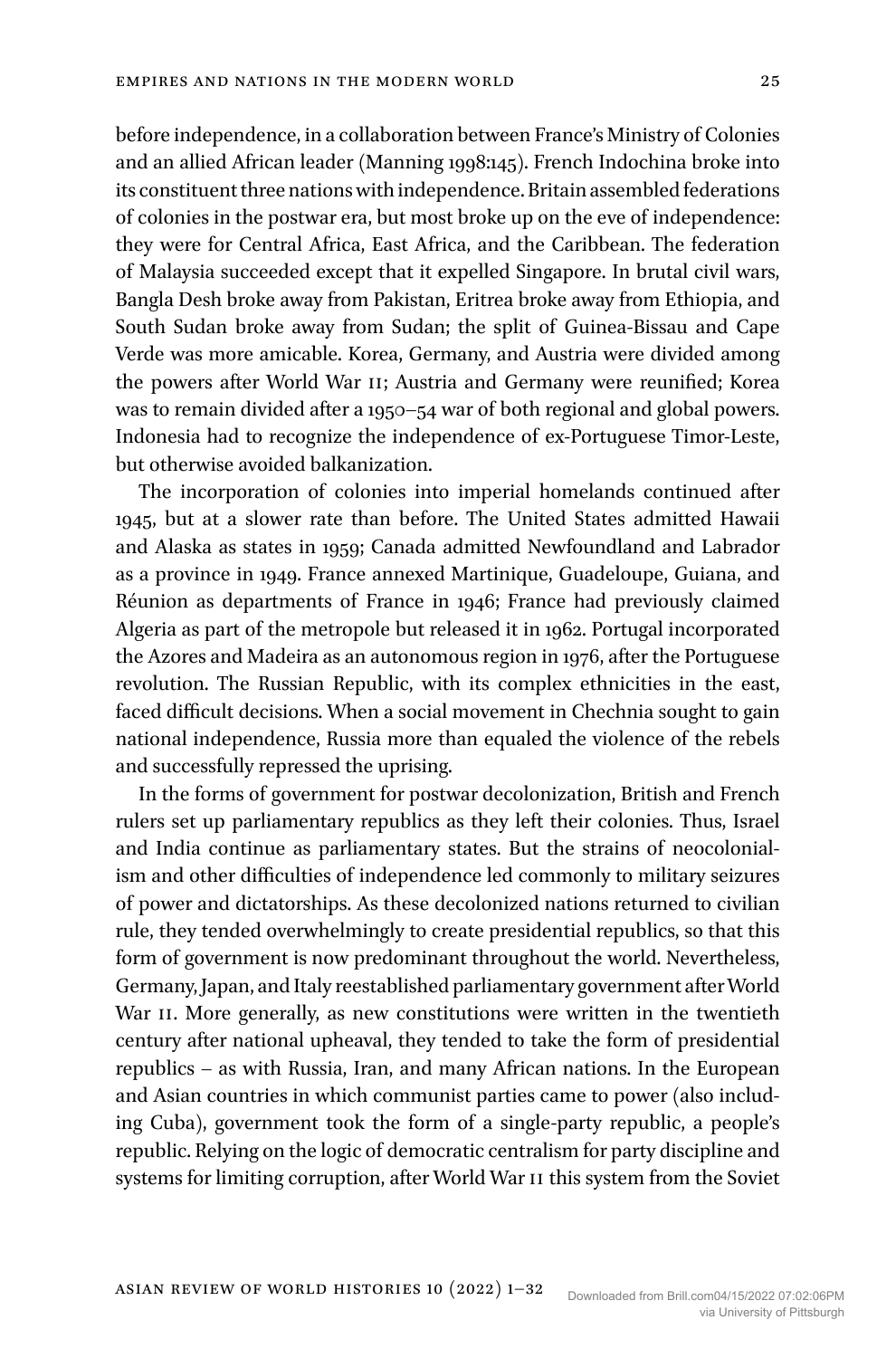Union was applied in various countries for periods ranging from four to seven decades. Nationalist regimes in African and Asian countries governed by this logic for shorter periods of time.

Dictatorships, which became quite prominent during the interwar and wartime years, arose again in postwar Latin America, Asia, Africa, and Europe. On the other hand, social movements have had some success in replacing dictators with representative governments, as in Eastern Europe and francophone Africa in 1989 and thereafter. Dictatorship, however, remains an unsolved problem in governance.

#### **5 Post-Imperial Politics, since 1964**

While great-power tensions dominate the headlines of the expanding system of global communications, the world of today is different from that of a century ago, when ten imperial powers held full power over the global political system. Partly because those imperial powers exercised their power ineffectively, the new system of global politics allows for many more voices. Yet the functioning and the direction of the new, nationally focused political system are not yet clear.

## **5.1** *The Group of 77*

The cumulative effects of decolonization revealed themselves in 1964 as a new group formed within the United Nations. The Group of 77 (G-77) announced itself on June 15, 1964, when the Joint Declaration of the Seventy-Seven Developing Countries was issued by its seventy-seven signatories at the end of the first session of the United Nations Conference on Trade and Development (UNCTAD) in Geneva. The resolution called for making the trade concerns of developing nations a higher priority, with equal votes for all nations in UNCTAD rather than weighted votes favoring big powers.34 With this step, one may say that the era of national interplay had begun. With the United Nations as an arena for debate, "developing" nations launched their formal claim for recognition as an interest group and power bloc. The former imperial powers and their close allies were becoming, increasingly, a minority of the General Assembly. A few years later, the one major change ever to take place in the composition of the UN Security Council took place, when the People's Republic of China was admitted in 1971 to the UN and to a seat as a permanent member of the Security Council, by a vote of  $76$  in favor,  $35$  opposed, and  $17$  abstentions – on the 21st

<sup>34</sup> The United States and United Kingdom lobbied without success for weighted votes.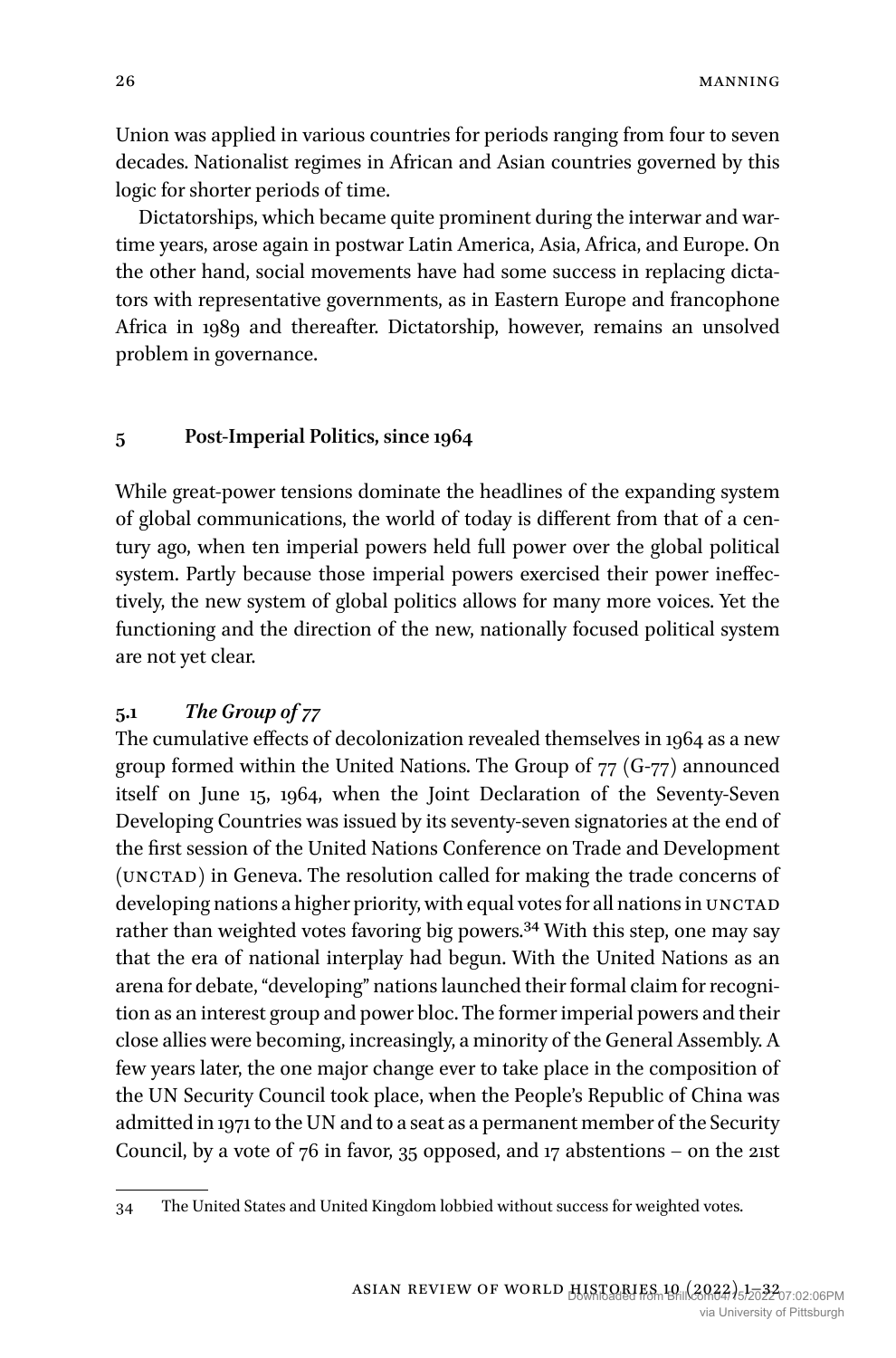ballot. The other permanent members of the Security Council remained the United States, the USSR, Britain, and France.

The continuing stream of newly independent nations provided one dynamic of change at the UN and in the balance of world politics. This expansion in the number of national polities generated several related transformations in its wake. The Group of 77 ([www.g77.org\)](http://www.g77.org) met every year under a rotating presidency, usually in New York near UN headquarters, and adopted position papers. In a second dynamic, the oil-producing nations, allied as the Organization of the Petroleum Exporting Countries, came to have substantial power in global economic relations from 1970. Thirdly, the UN Educational, Scientific, and Cultural Organization ([en.unesco.org\)](http://en.unesco.org), with its focus on education, science, culture, and communication, became a forum for cultural discourse in the community of nations. A fourth approach was the G-77 proposal for a New International Economic Order, with discussions of global trade equity that continued into the 1980s (Borowy 2018). A fifth area of change was the growth in global bureaucracies (both inside and beyond the UN), which grew for multiple purposes, with membership distributed throughout the full community of nations.

The former imperial powers responded in various ways to the formation of the G-77 and the priorities that it formulated. Having acknowledged, willingly or not, the independence of so many new nations, wealthy nations sought new ways to protect their own interests. They invested in cultural ties to keep independent nations tied to former metropoles, and in efforts to create new international collaborations. Most prominently, in response to global economic changes, the great powers and great corporations formed new organizational structures in the 1970s, in large part to respond to the initiatives of ex-colonies. An annual meeting of economists at Davos, Switzerland, expanded in 1973 to invite finance ministers of big economies. The Davos meeting continued as the World Economic Forum of economic and political leaders. The same discussion led to an annual summit, beginning in 1975, of heads of state from the United States, France, Italy, Japan, the United Kingdom, and West Germany; Canada soon joined to make it the "G7 summit."35

At both Davos and G7 meetings, organizers sought to create structures and to propagate a revised ideology giving more attention to corporate priorities. Neoliberal ideology caused substantial cuts in public services worldwide, campaigned against regulation of corporations, and rejected any adjustment of

<sup>35</sup> G7 meetings have been held in Europe, North America, and Japan. In 1977, the Soviet Union was invited to join what became the G-8; in 2014 the Soviet Union's successor, the Russian Republic, was suspended in response to its annexation of Crimea.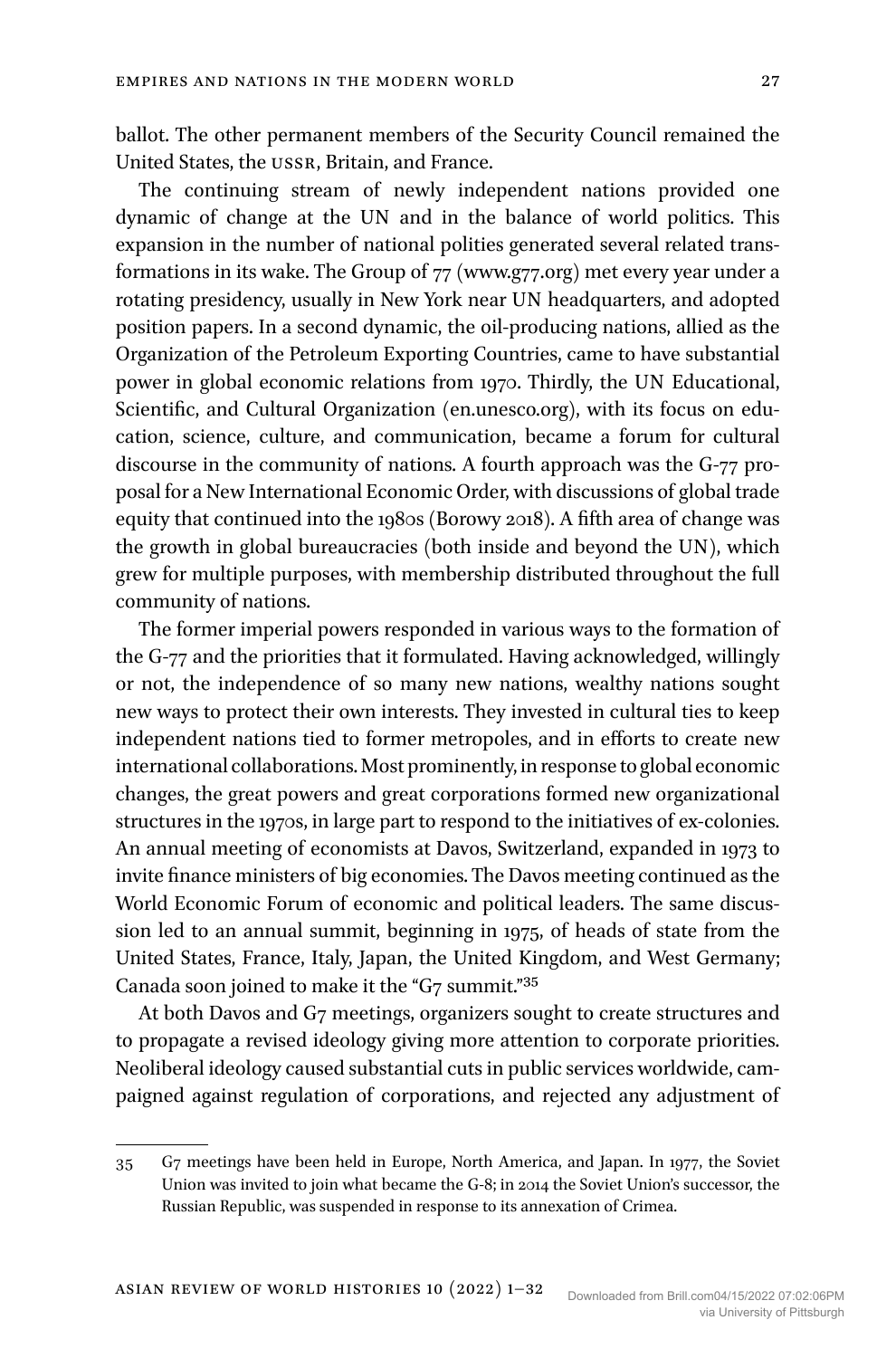trade relations to benefit developing regions. Creation of the G7 and its variants has been another effort to strengthen the great powers at the expense of the full community of nations. By the 1990s, the United States sought increasingly to avoid working through the UN, with creation of the World Trade Organization (WTO) as one alternative. UNCTAD, formed in 1964, included all UN members in global trade negotiations, where WTO restricted its membership to wealthy nations. The G-77 has weakened over time, but its potential unity may become influential.

When the Soviet Union collapsed in 1991 and 1992, the final great wave of decolonization led to the national independence of Estonia, Latvia, Lithuania, Kazakhstan, Uzbekistan, Tajikistan, Kirghizstan, Armenia, Azerbaijan, and Georgia. (Ukraine and Belarus also gained full national independence, though they had held UN membership since 1945.) As the USSR dissolved, there were calls for restructuring the Security Council, adding new countries and perhaps removing certain countries. The existing permanent members of the Security Council refused to change – they have since maintained that position.36

## **5.2** *Questions and Directions for the Twenty-First Century*

In the seventy-five years since 1945, considerable information has accumulated on the functioning of a global political system centered on governance within nations, a system in which empires no longer play a part. It is time for an assessment of the new system.

Has the creation of a global order of nearly two hundred states and no empires been beneficial to the functioning of global political relations? Has it been beneficial to social welfare of the global population? Or to the populations of nations that experienced decolonization? Has the existence of national states, with formal responsibility to citizen constituents, led to greater attention to health, education, and public facilities for citizens than was the case with imperial governments? Does global capitalism benefit from nationhood as it did from empire?

There are many complications to such an assessment. While no quick answer can be proposed here, it is possible to list some of the relevant factors to be assessed. National governments are commonly weak, dictatorial, short on funds, subject to coercion by corporations and larger states, and hence erratic in their delivery of services; ethnic and regional discrimination have grown within nations. On one hand, one may argue that national units do sustain a sense of national community that can have other benefits. On the other hand, national community may be undermined by the postcolonial situation: in one

<sup>36</sup> Immediately after the collapse of the USSR and Eastern European socialism, the European Union expanded to twenty-seven members.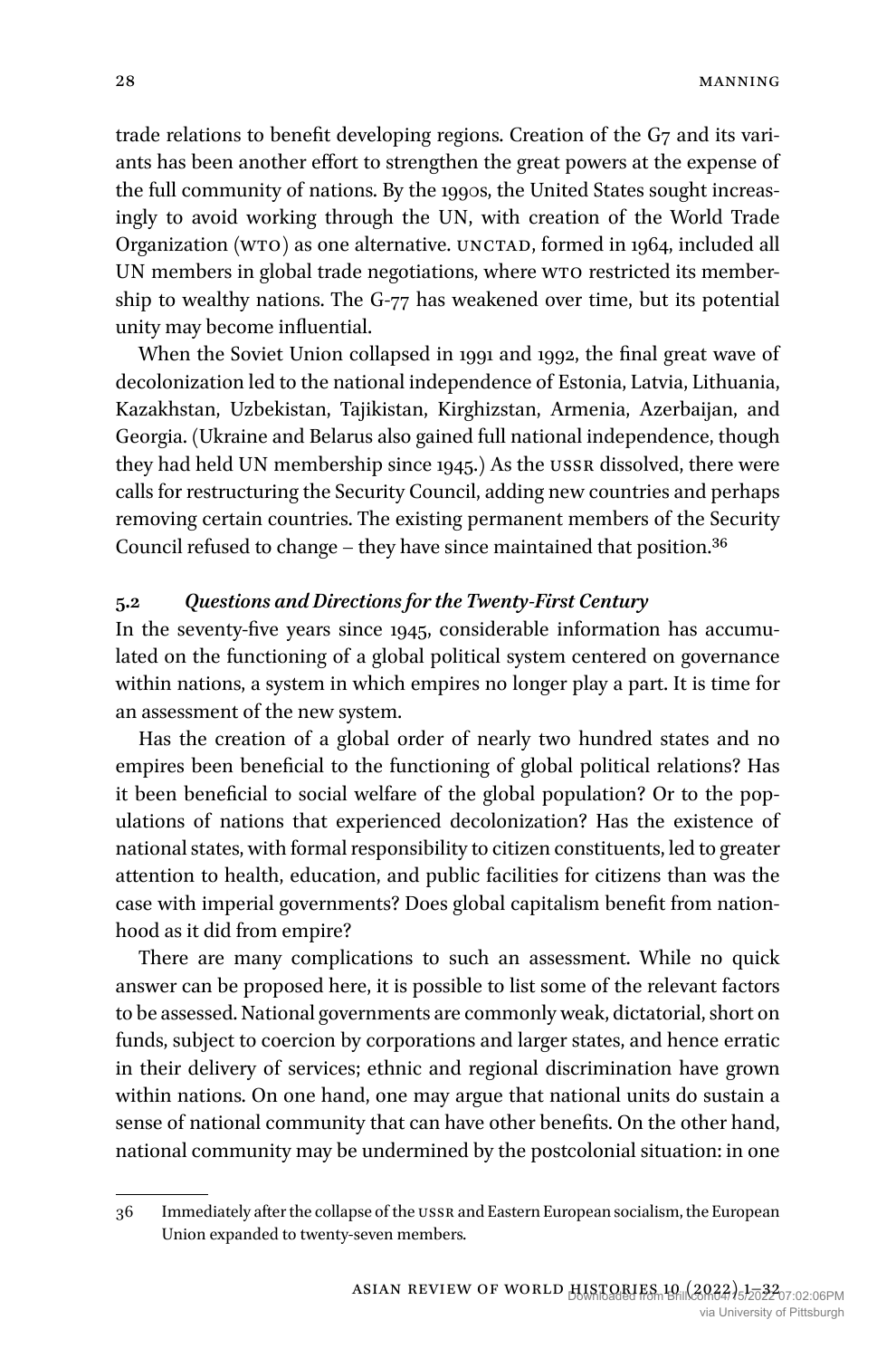incisive analysis, William F. S. Miles has examined the postcolonial legacies of several peoples whose lands were partitioned by British and French colonial boundaries, finding that the scars of the colonial order constrain their social advance and tie them to the metropole (Miles 2014).

As part of an assessment, what directions for global politics can be imagined? So far, it appears that the G-77 maintains its existence as a framework for discourse among the majority of the world's nations. At latest count, the G-77 has 134 national members. China, while not a member, associates itself with each of the policy statements of the G-77, which are identified as authored by "The G-77 and China." The G-77 maintains its base within the United Nations and supports the UN as a basis for global discourse; yet the G-77 has not greatly advanced its institutional strength.

One can imagine that the Atlantic-based G7 would seek to remain a power center as long as possible, hoping to dominate world affairs. But these nations, while wealthy, are not well positioned to grow in population or relative economic strength. Meanwhile, the smaller states will surely press for changes in global politico-economic structure. As a result, the G7 is perhaps becoming a regional rather than global center of power.

With the dissolution of the Soviet Union in 1991, the United States became the world's lone superpower – an arguably unprecedented status and one that lasted little more than two decades before China's economic and political challenge was felt. Projections show that China now equals the United States in PPP-GDP and will substantially surpass the country in nominal GDP within a decade.37 As such, China will face three choices: to reinvent empire and emphasize its own unique economic and political power, to give primacy to global collaboration as suggested by its alliance with the G-77, or to form an alliance with other big powers to compete with the G7. Regarding the latter possibility, China might ally with other such rising powers as India, Indonesia, Brazil, Korea, and Nigeria – or indeed with Japan, Russia, Mexico, Turkey, Spain, or Australia.

The United Nations is likely to persist, since it has long survived, though its current structure is antiquated. On one hand, it is difficult to see how a consensus for UN reform would arise. A global competition between the G7 and China would, in response, strengthen the influence of the UN as a mediator – if its structure and financing could be updated. The role of the Group of 77 in global negotiations might become that of a facilitator and guarantor of global consensus.

<sup>37</sup> Chinese population, however, is likely to soon begin a slow decline. Demographic projections show that Nigeria and Indonesia will surpass the United States in population by 2050.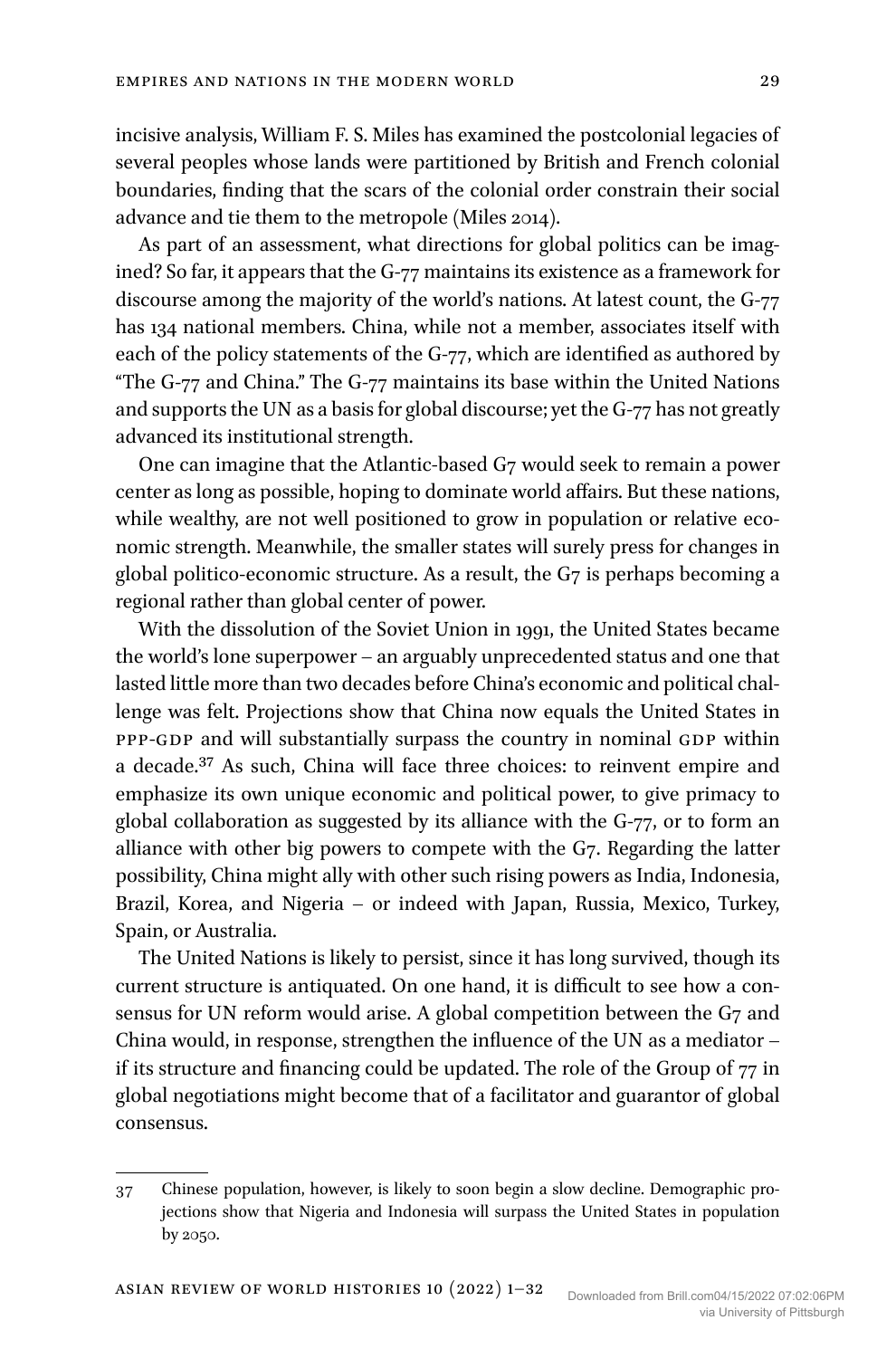#### **References**

- Abu-Lughod, Janet. 1989. *Before European Hegemony: The World-System, A.D. 1250–1350*. New York: Oxford University Press.
- Adelman, Jeremy. 2006. *Sovereignty and Revolution in the Iberian Atlantic*. Princeton: Princeton University Press.
- Anderson, Benedict. 2006. *Imagined Communities: Reflections on the Origin and Spread of Nationalism*, rev. ed. New York: Verso.
- Banaji, Jairus. 2020. *A Brief History of Commercial Capitalism*. Chicago: Haymarket Books.
- Bayly, C. A. 2004. *The Birth of the Modern World, 1780–1914*. Cambridge: Cambridge University Press.
- Berghahn, Volker. 2006. *Europe in the Era of Two World Wars: From Militarism and Genocide to Civil Society, 1900–1950*. Princeton: Princeton University Press.
- Black, Jeremy. 2019. *War and Its Causes*. Lanham, Md.: Rowman & Littlefield.
- Borowy, Iris. 2018. "Science and Technology for Development in a Postcolonial World: Negotiations at the United Nations, 1960–1980." *NTM Zeitschrift für Geschichte der Wissenschaften, Technik und Medizin* 26: 31–62.
- Brandon, Pepijn. 2015. *War, Capital, and the Dutch State, 1588–1795*. Leiden: Brill.
- Burbank, Jane, and Frederick Cooper. 2010. *Empires in World History: Power and the Politics of Difference*. Princeton: Princeton University Press.

Darwin, John. 2007. *After Tamerlane: The Global History of Empire*. London: Allen Lane.

- De Zwart, Pim, and Jan Luiten van Zanden. 2018. *The Origins of Globalization: World Trade in the Making of the Global Economy, 1500–1800*. Cambridge: Cambridge University Press.
- Ehret, Christopher. 2016. *Civilizations of Africa: A History to 1800*, 2nd ed. Charlottesville: University of Virginia Press.
- Fredrickson, George. 2002. *Racism: A Short History*. Princeton: Princeton University Press.
- Geggus, David. 2001. *The Impact of the Haitian Revolution in the Atlantic World*. Columbia, S.C.: University of South Carolina Press.
- Gellner, Ernest. 1997. *Nationalism*. London: Weidenfeld and Nicolson.
- Getz, Trevor R., and Heather Streets-Salter. 2011. *Modern Imperialism and Colonialism: A Global Perspective*. Boston: Prentice Hall.
- Gordon, Stewart. 1993. *The Marathas, 1600–1818*. Cambridge: Cambridge University Press.
- Grafe, Regina, and Oscar Gelderblom. 2010. "The Rise and Fall of the Merchants Guilds: Re-thinking the Comparative Study of Commercial Institutions in Premodern Europe." *Journal of Interdisciplinary History* 40: 477–511.
- Hämäläinen, Pekka. 2008. *The Comanche Empire*. New Haven: Yale University Press.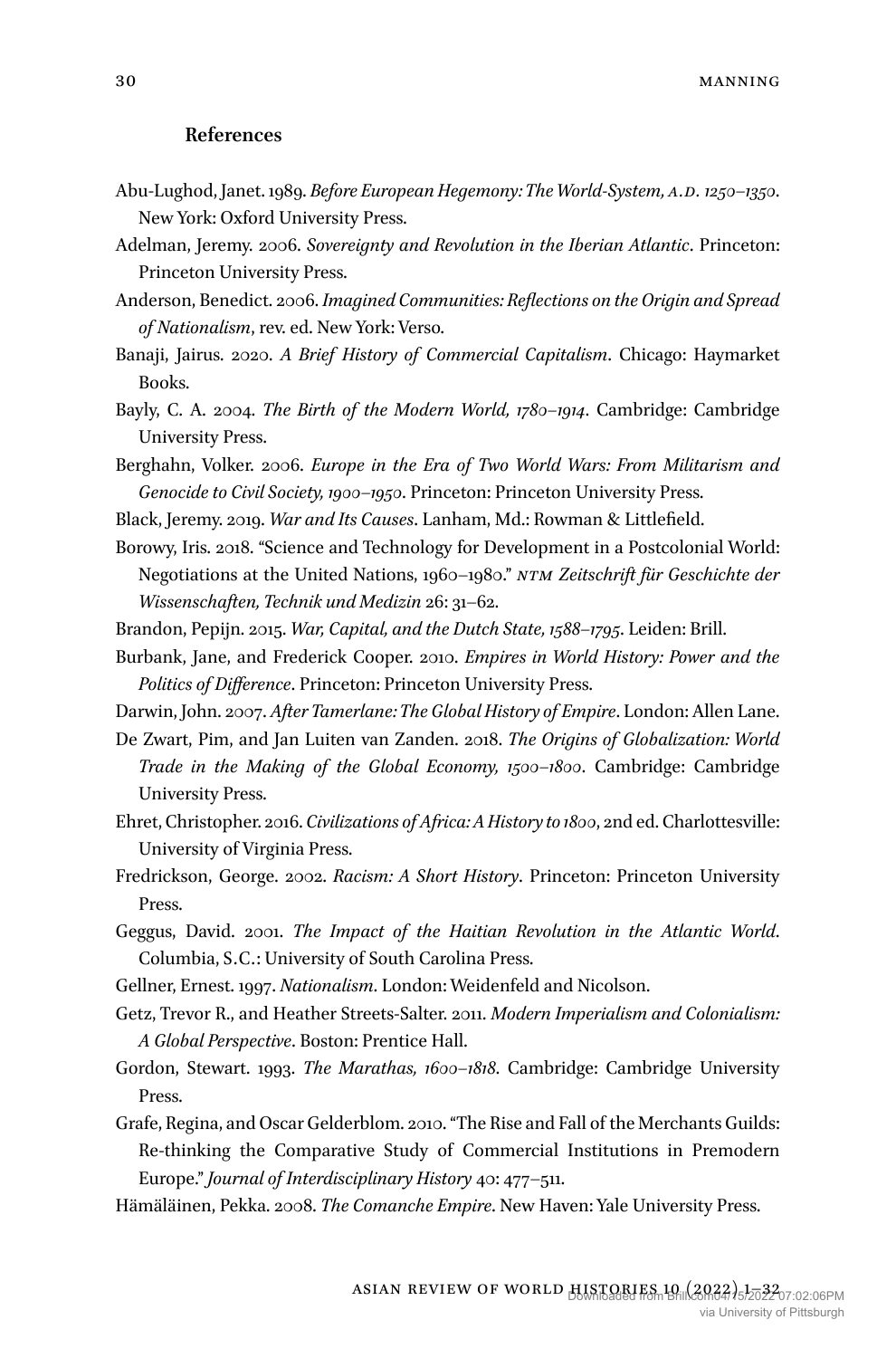- Hopkins, A. G. 2018. *American Empire: A Global History*. Princeton: Princeton University Press.
- Hughes, Robert. 1986. *The Fatal Shore*. New York: Knopf.
- Jansen, Jan C., and Jürgen Osterhammel. 2017. *Decolonization: A Short History*. Princeton: Princeton University Press.
- Jarrett, Mark. 2013. *The Congress of Vienna and Its Legacy: War and Great Power Diplomacy after Napoleon*. London: I. B. Tauris.
- Kennedy, Paul. 1987. *The Rise and Fall of the Great Powers: Economic Change and Military Conflict from 1500 to 2000*. New York: Random House.
- Kloppenberg, James T. 2016. *Toward Democracy: The Struggle for Self-Rule in European and American Thought*. New York: Oxford University Press.
- Kohn, Hans. 1961. *The Idea of Nationalism: A Study in Its Origins and Background*. New York: Macmillan.
- Langley, J. Ayodele. 1973. *Pan-Africanism and Nationalism in West Africa, 1900–1945: A Study in Ideology and Social Classes*. Oxford: Clarendon Press.
- Law, Robin. 1991. *The Oyo Empire, c. 1600–1836: A West African Imperialism in the Era of the Atlantic Slave Trade*. Oxford: Oxford University Press.
- Lieberman, Victor. 2021. "Why Was Nationalism European? Political Ethnicity in Asia and Europe, 1400–1850." *Journal of Global History* 16 (1): 4–23.
- Lieberman, Victor. 2003, 2009. *Strange Parallels. Southeast Asia in Global Context, c. 800–1830*. 2 vols. Cambridge: Cambridge University Press.
- Manela, Erez. 2007. *The Wilsonian Moment: Self-Determination and the International Origins of Anticolonial Nationalism*. Oxford: Oxford University Press.
- Manning, Patrick. 2020. *A History of Humanity: The Evolution of the Human System*. Cambridge: Cambridge University Press.
- Manning, Patrick. 1998. *Francophone Sub-Saharan Africa, 1800–1995*, 2nd ed. Cambridge: Cambridge University Press.
- Marseille, Jacques. 1984. *Empire colonial et capitalisme français: Histoire d'un divorce*. Paris: A. Michel.
- Miles, William F. S. 2014. *Scars of Partition: Postcolonial Legacies in French and British Borderlands*. Lincoln: University of Nebraska Press.
- Morris-Suzuki, Tessa. 1998. *Re-inventing Japan: Time, Space, Nation*. Armonk, N.Y.: M. E. Sharpe.
- North, Douglass C. 1966. *The Economic Growth of the United States, 1790–1860*. New York: Norton.
- Parker, Geoffrey. 2013. *Global Crisis: War, Climate Change and Catastrophe in the Seventeenth Century*. New Haven: Yale University Press.
- Rieber, Alfred J. 2014. *The Struggle for the Eurasian Borderlands: From the Rise of Early Modern Empires to the End of the First World War*. Cambridge: Cambridge University Press.